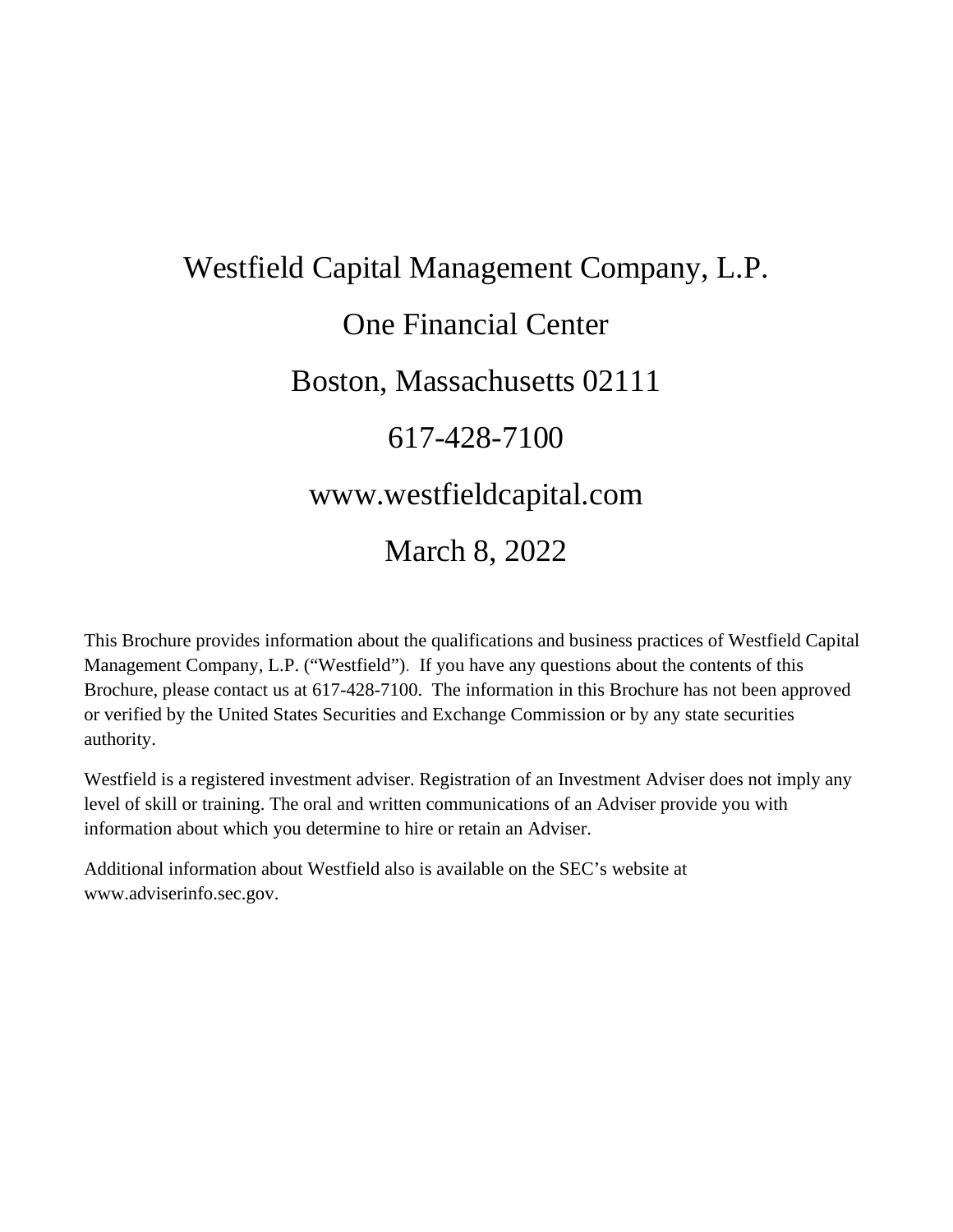# **TABLE OF CONTENTS**

| Class Action Claims and Other Legal Proceedings on Behalf of Clients24 |  |
|------------------------------------------------------------------------|--|
|                                                                        |  |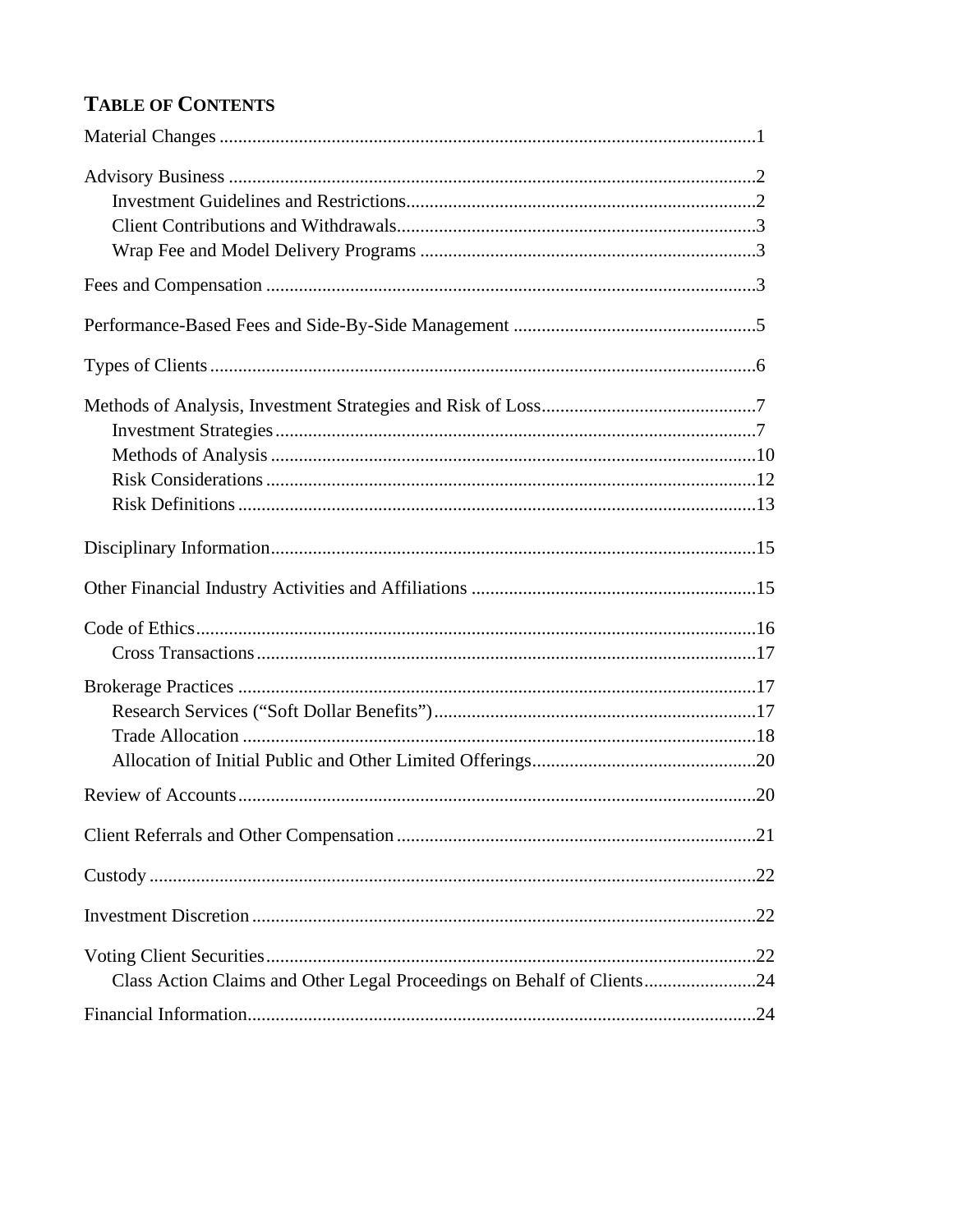## **MATERIAL CHANGES**

Since our last Brochure dated September 8, 2021, there were no material changes to the Brochure.

#### **Form ADV Part 2B Material Changes:**

Updates were made to reflect the addition of Joseph M. Kearney to the Investment Committee.

Our Brochure may be requested by contacting the Compliance Department at 617-428-7100 or [wcmcompliance@wcmgmt.com.](mailto:wcmcompliance@wcmgmt.com) Our Brochure is also available (free of charge) on our website (www.westfieldcapital.com).

Additional information about Westfield is also available via the SEC's website (www.adviserinfo.sec.gov). The SEC's website also provides information about any persons affiliated with Westfield who are registered, or are required to be registered, as investment adviser representatives of Westfield.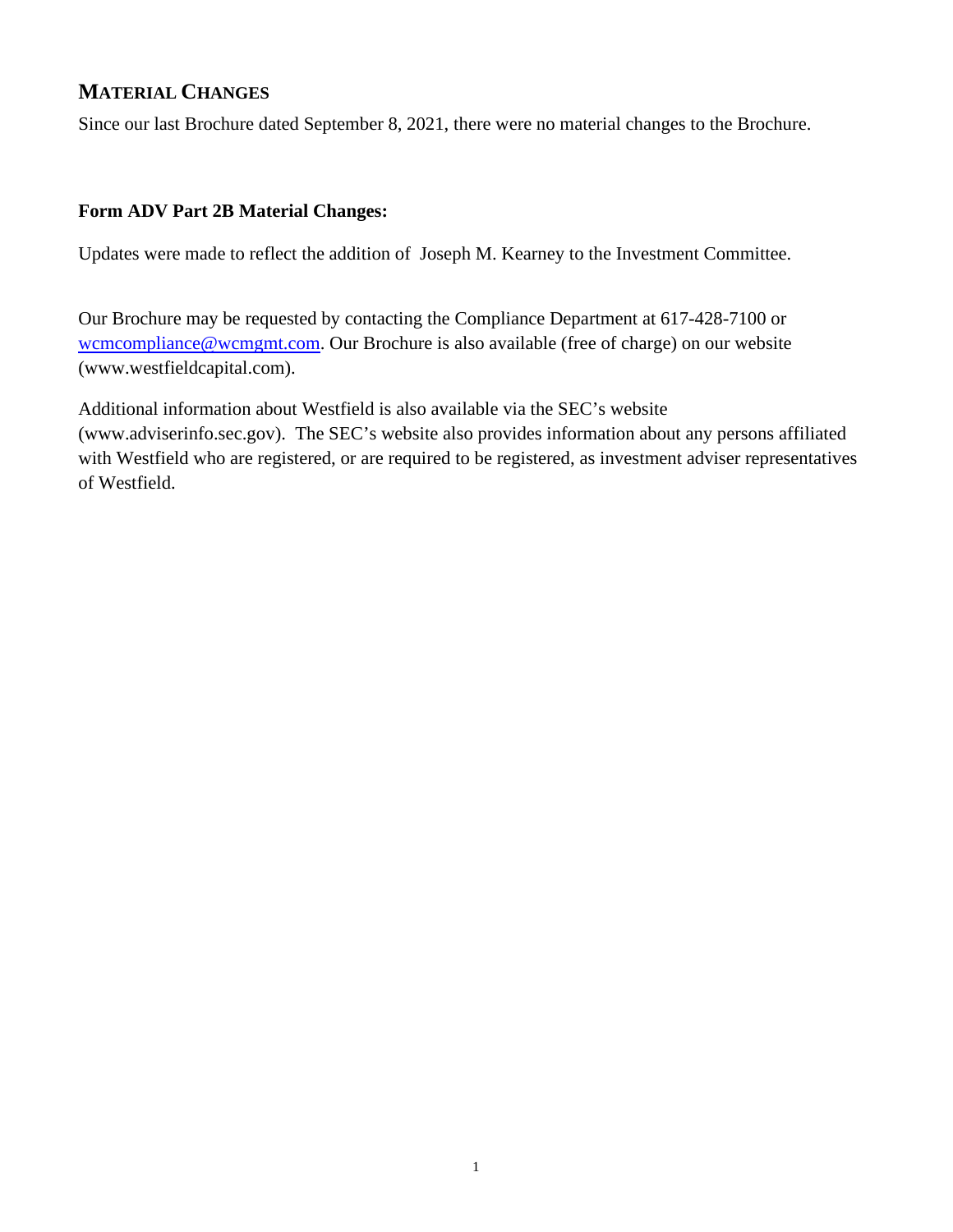## **ADVISORY BUSINESS**

Founded in 1989, Westfield Capital Management Company, L.P. ("Westfield") is an investment advisor dedicated to providing quality, separate account investment management services for institutions and high net worth individuals. Westfield is owned by WMS Management, LLC, which is the sole managing member of WMS General Partner LLC, the general partner for Westfield. WMS Management is whollyowned by Westfield's management team. Mr. William A. Muggia (President, CEO, and CIO) is the principal investor of WMS Management.

As of December 31, 2021, Westfield had \$17 billion in discretionary assets under management and \$258 million in non-discretionary assets under advisement. Westfield supervises mainly domestic growth equities, with investment strategies – also known as products – focusing on each segment of the capitalization spectrum. Westfield also supervises foreign equities that are traded on U.S. stock exchanges and non-U.S. stock exchanges. These are traded in and/or converted to U.S. dollars, American Depositary Receipts (ADRs), American Depositary Shares (ADS), and Global Depositary Receipts (GDRs). Foreign equities are incidental to the investment process, and not a substantive focus of our investment strategies.

Client accounts are managed in one of two ways: by an individual portfolio manager or by our Investment Committee (the "Committee"), which is composed of security analysts, a Portfolio Analyst, the Director of ESG Research, the Portfolio Strategist, the Risk Manager, and the Chief Investment Officer. Regardless of the portfolio management structure, all client accounts are assigned to a particular Westfield product. With the exception of those client accounts managed by a portfolio manager, investment decisions for client accounts are made at the product level by consensus of the Committee. Once the investment has been approved, it will be implemented across each eligible and participating client account within the particular product. Investment decisions for client accounts managed by an individual portfolio manager are made by the portfolio manager assigned to the account.

## **Investment Guidelines and Restrictions**

Westfield accepts client imposed guidelines and restrictions, as long as they are reasonable, in writing, and have been reviewed and accepted by Westfield's Compliance team. Client restrictions are monitored by the Compliance team via an automated portfolio compliance system. Clients are responsible for providing Westfield with their most recent copy of account restrictions, limitations, and guidelines, as well as for notifying Westfield of any changes to such items in writing. Westfield is not responsible for the accuracy or completeness of any investment guidelines or restrictions provided by the Client. Certain Westfield strategies are offered as a private limited partnership. Clients who invest in such investment vehicles are typically not permitted to impose any restrictions or limitations that are not already in the offering documents.

Client accounts are managed in accordance with the guidelines for the product in which the account is assigned unless a client has provided their own set of investment guidelines that are more restrictive. Product guidelines include, but are not limited to, sector and issuer weight limits, security type restrictions, foreign security limits, and market capitalization ranges. Specific information on each product's investment guidelines can be obtained from Westfield's Marketing and Client Service team. Additional information on our investment strategies can be found under *Methods of Analysis, Investment Strategies and Risk of Loss*.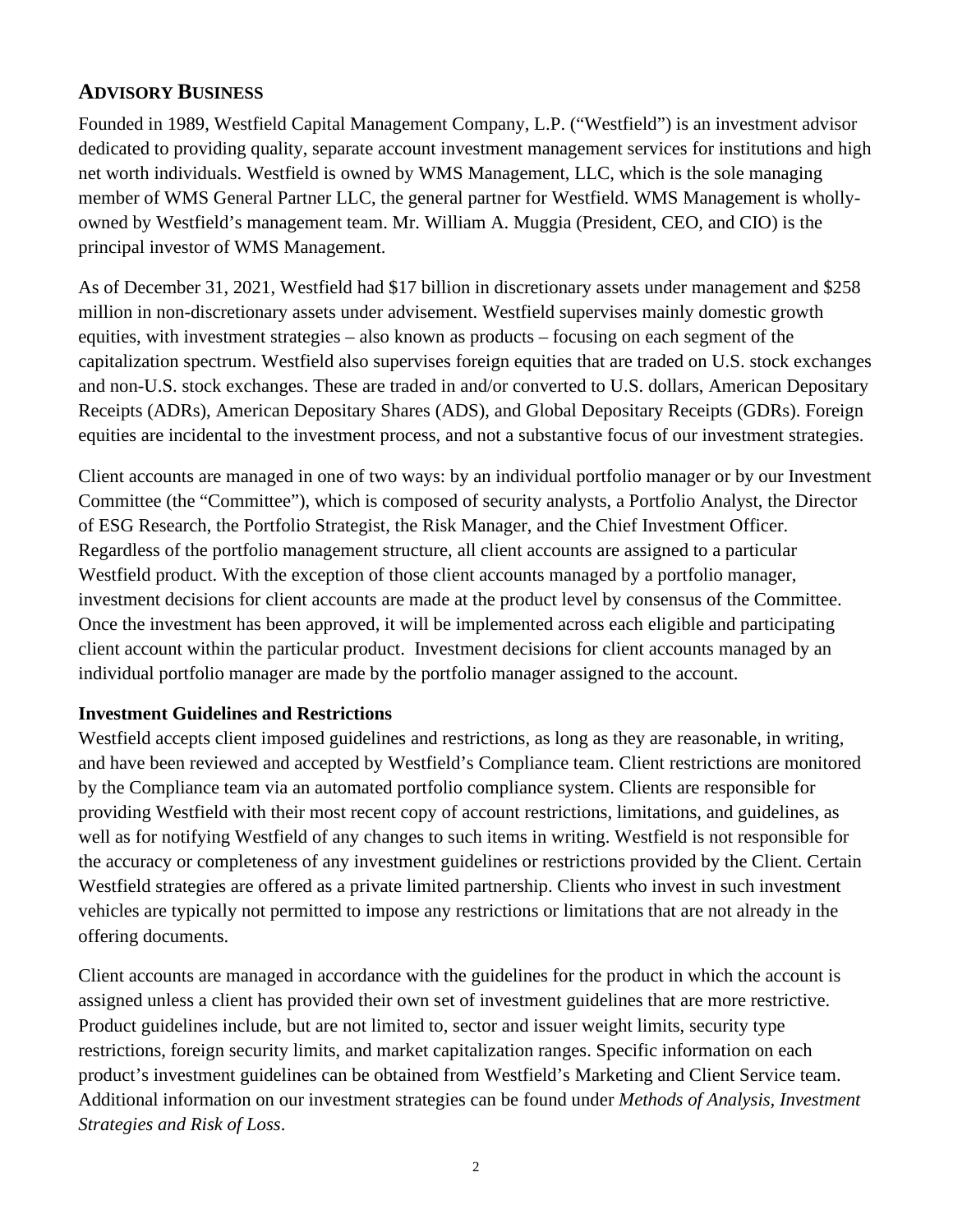#### **Client Contributions and Withdrawals**

Clients may make contributions and withdrawals from their accounts in accordance with the terms in their investment management agreements or limited partnership agreements. Clients are responsible for notifying Westfield of any contributions and withdrawals within their accounts to ensure funds are either invested or raised in an appropriate and timely manner. Unless other terms are agreed upon, Westfield will confirm receipt of such notice prior to making any necessary trades in the account. Notifications are not deemed received until they have been confirmed by Westfield. Westfield will accept instructions only from authorized individuals on the account, Westfield will not initiate wire transfers on behalf of any client, with the exception of Westfield's private limited partnerships.

#### **Wrap Fee and Model Delivery Programs**

Westfield participates in wrap fee programs for which we offer portfolio management services as a subadvisor to sponsor firms. The wrap fee program sponsors are unaffiliated broker dealer firms. Each sponsor's program allows its clients (each, a "client") to receive discretionary portfolio management services from Westfield as a participant in the program. Under each program, the cost of brokerage commissions and other transaction fees associated with client account transactions effected through the sponsor or its affiliates are covered by the all-inclusive wrap fee that each client pays to the sponsor. Westfield will always effect client account transactions through the wrap program's designated trading desk unless trading away is in the best interest of each client. When trading away, the cost of brokerage commissions and other transaction fees are incurred by the client. These transaction costs and fees are exclusive of and in addition to the wrap fee that each client pays each sponsor. See the section on *Brokerage Practices* in this Brochure for additional information.

Westfield also serves as a sub-advisor to Unified Managed Account ("model delivery") programs sponsored by unaffiliated third parties. Westfield provides the sponsors with a model portfolio on a strategy specific basis. Model delivery assets are non-discretionary and therefore are deemed assets under advisement. Westfield does not trade these accounts nor is it responsible for recordkeeping, performance data or client reporting.

As compensation for our wrap fee and model delivery services, we receive directly from each sponsor a portion of the all-inclusive fee that each client pays each sponsor. Fees are based on assets under management or assets under advisement.

## **FEES AND COMPENSATION**

Westfield has standard investment management fee schedules for each investment strategy. Westfield's policy is to charge fees to clients in accordance with the fee schedule in effect at the time the client enters into an investment management relationship with Westfield. Fees are subject to modification and negotiation based on factors (e.g., complexity of service level required, number of accounts for a related group of clients) deemed by Westfield to be relevant.

The specific manner in which fees are charged by Westfield is established in a client's written agreement with Westfield. Westfield typically bills its fees on a quarterly basis in arrears based on the total market value of the account on the last business day of the quarter. Clients may elect to be billed in advance or arrears each calendar quarter. Clients may also elect to be billed directly or to authorize Westfield to debit fees from client accounts. Unless specifically requested by the client, management fees are not pro-rated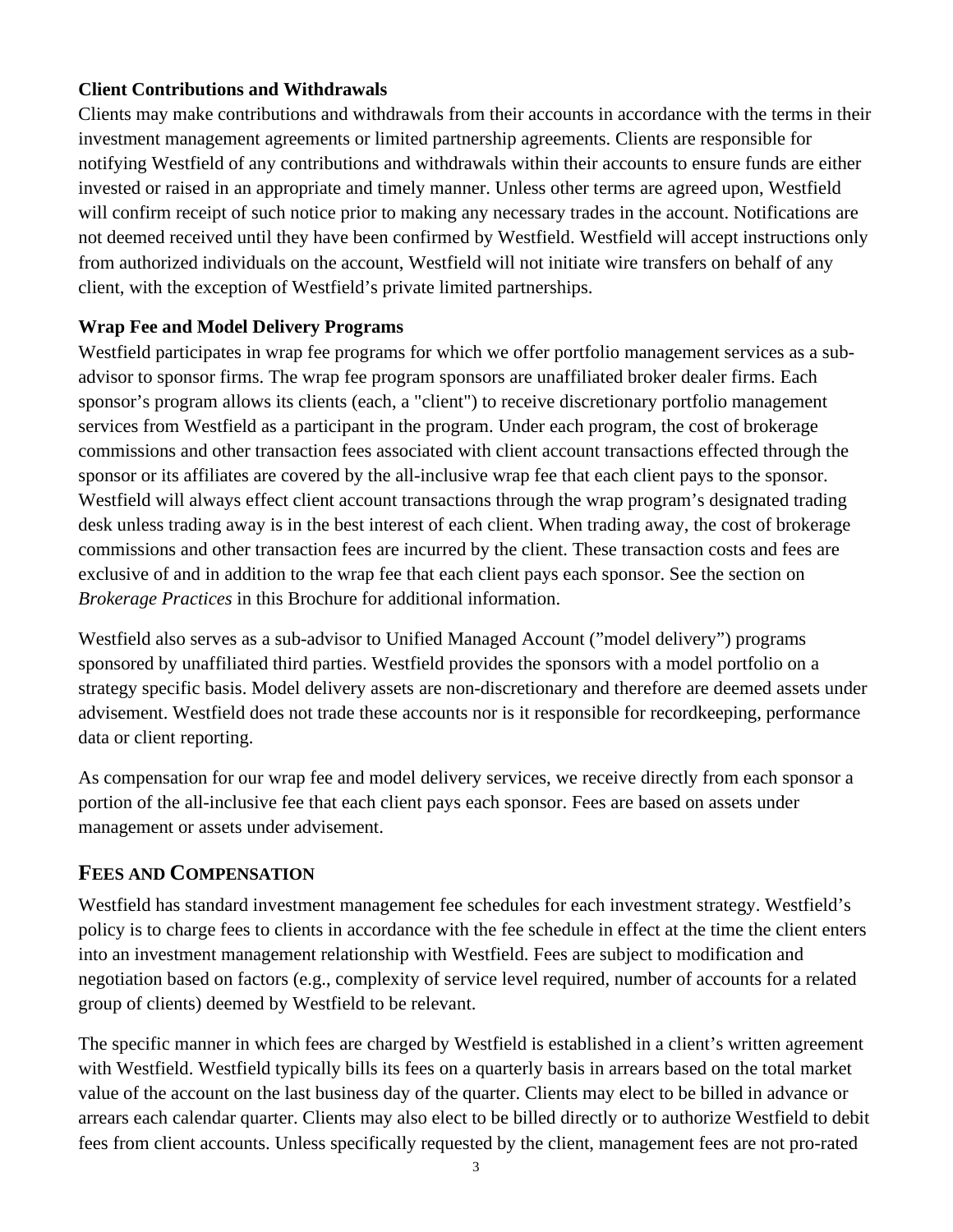for each capital contribution and withdrawal made during the applicable calendar quarter. Accounts initiated or terminated during a calendar quarter will be charged a pro-rated fee.

Unless other terms are agreed upon, the investment management agreement between Westfield and the client may be terminated at any time by either party by delivery of written notice. Client termination notices must be acknowledged by Westfield before any asset transfers or liquidations will be effected. Upon termination of any account, any prepaid, unearned fees will be promptly refunded, and any earned, unpaid fees will be due and payable.

Westfield's fees are exclusive of brokerage commissions, transaction fees, and other related costs and expenses which shall be incurred by the client. Clients may incur certain charges imposed by custodians, brokers, third party investments and other third parties. Such fees may include but are not limited to, fees charged by managers, custodial fees, deferred sales charges, odd-lot differentials, transfer taxes, wire transfer and electronic fund fees, and other fees and taxes on brokerage accounts and securities transactions. Mutual funds and exchange traded funds also charge internal management fees, which are disclosed in a fund's prospectus. Such charges, fees and commissions are exclusive of and in addition to Westfield's fee, and Westfield does not receive any portion of these commissions, fees, and costs.

The section on *Brokerage Practices* further describes the factors that Westfield considers in selecting or recommending broker-dealers for client transactions and determining the reasonableness of their compensation (e.g., commissions). Outlined below are Westfield's standard fee schedules:

| <b>Strategy</b>                             | <b>Standard Fee Schedule</b>              |
|---------------------------------------------|-------------------------------------------|
| Large Cap Growth Equity Strategy            | 0.65% per annum on the first \$25 million |
|                                             | 0.60% per annum on the next \$25 million  |
|                                             | 0.55% per annum on the next \$25 million  |
|                                             | 0.50% per annum on the balance            |
| <b>Small Cap Growth Equity Strategy</b>     | 1.00% per annum on the first \$25 million |
|                                             | 0.75% per annum on the next \$50 million  |
|                                             | 0.60% per annum on the balance            |
| <b>Small/Mid Cap Growth Equity Strategy</b> | 1.00% per annum on the first \$25 million |
|                                             | 0.75% per annum on the next \$50 million  |
|                                             | 0.60% per annum on the balance            |
| Mid Cap Growth Equity Strategy              | 0.80% per annum on the first \$25 million |
|                                             | 0.70% per annum on the next \$50 million  |
|                                             | 0.60% per annum on the balance            |
| All Cap Growth Equity Strategy              | 0.75% per annum on the first \$25 million |
|                                             | 0.65% per annum on the next \$75 million  |
|                                             | 0.50% per annum on the balance            |
| Dividend Growth Equity Strategy             | $0.75\%$ per annum                        |
| <b>Select Growth Equity Strategy</b>        | $0.75\%$ per annum                        |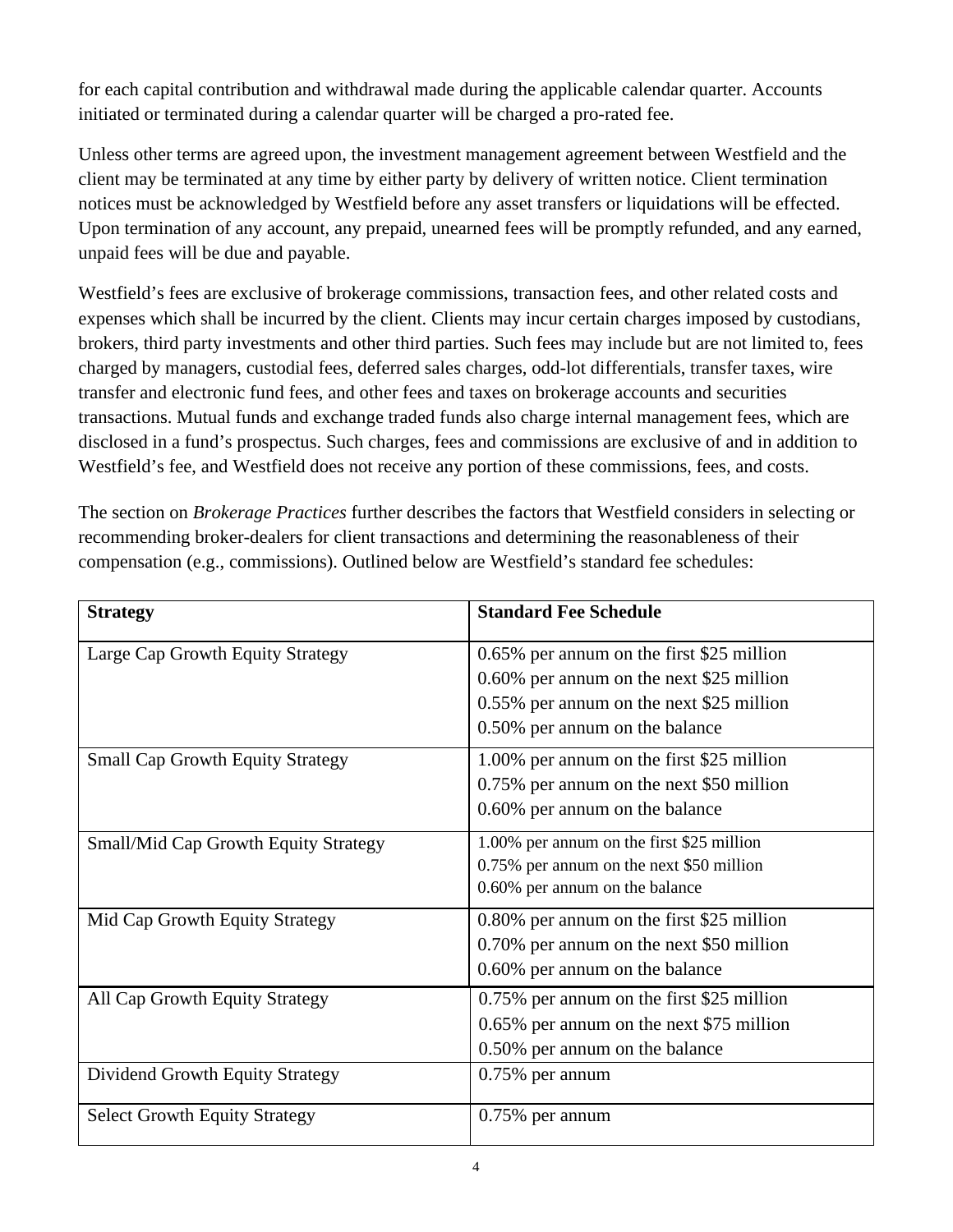| <b>Sustainable Growth Equity Strategy</b> | $0.75\%$ per annum                                                      |
|-------------------------------------------|-------------------------------------------------------------------------|
| <b>Absolute Return Strategy</b>           | 1.00% per annum on net asset value plus 20% of<br>aggregate net profits |
| <b>Disruptive Innovation Strategy</b>     | $0.90\%$ per annum                                                      |
| <b>Heath Care Strategy</b>                | $0.65\%$ per annum                                                      |

The following strategies are no longer offered to new investors; however, Westfield still has client accounts in each of the below strategies.

| <b>Strategies No Longer Offered to New Investors</b> | <b>Standard Fee Schedule</b>                        |
|------------------------------------------------------|-----------------------------------------------------|
| <b>All Cap Select Strategy</b>                       | 0.75% per annum on the first \$25 million           |
|                                                      | 0.65% per annum on the next \$75 million            |
|                                                      | 0.50% per annum over \$100 million                  |
| <b>Balanced Strategy</b>                             | <b>Individual Clients:</b>                          |
|                                                      | 1.00% per annum on the first \$5 million            |
|                                                      | 0.50% per annum on amounts exceeding \$5 million    |
|                                                      | 0.25% per annum on fixed income                     |
|                                                      |                                                     |
|                                                      | <b>Institutional Clients:</b>                       |
|                                                      | 0.75% per annum on the first \$10 million           |
|                                                      | 0.50% per annum on amounts exceeding \$10           |
|                                                      | million                                             |
|                                                      | 0.25% per annum on fixed income                     |
| <b>SPV</b>                                           | Westfield does not receive an advisory fee for this |
|                                                      | Fund.                                               |

## **PERFORMANCE-BASED FEES AND SIDE-BY-SIDE MANAGEMENT**

In some cases, Westfield has entered into performance fee arrangements with qualified clients; such fees are subject to individualized negotiation with each such client. Westfield will structure any performance or incentive fee arrangements subject to Section 205(a)(1) of the Investment Advisors Act of 1940 ("The Advisors Act") in accordance with the available exemptions thereunder, including the exemption set forth in Rule 205-3. In measuring clients' assets for the calculation of performance-based fees, Westfield will include realized and unrealized capital gains and losses.

Performance-based fee arrangements may create an incentive for Westfield to recommend investments that may be riskier or more speculative than those which would be recommended under a different fee arrangement. Such fee arrangements also create an incentive to favor higher fee paying accounts over other accounts in the allocation of investment opportunities. Additionally, other conflicts can arise with the simultaneous management of multiple accounts by Westfield's investment professionals as they must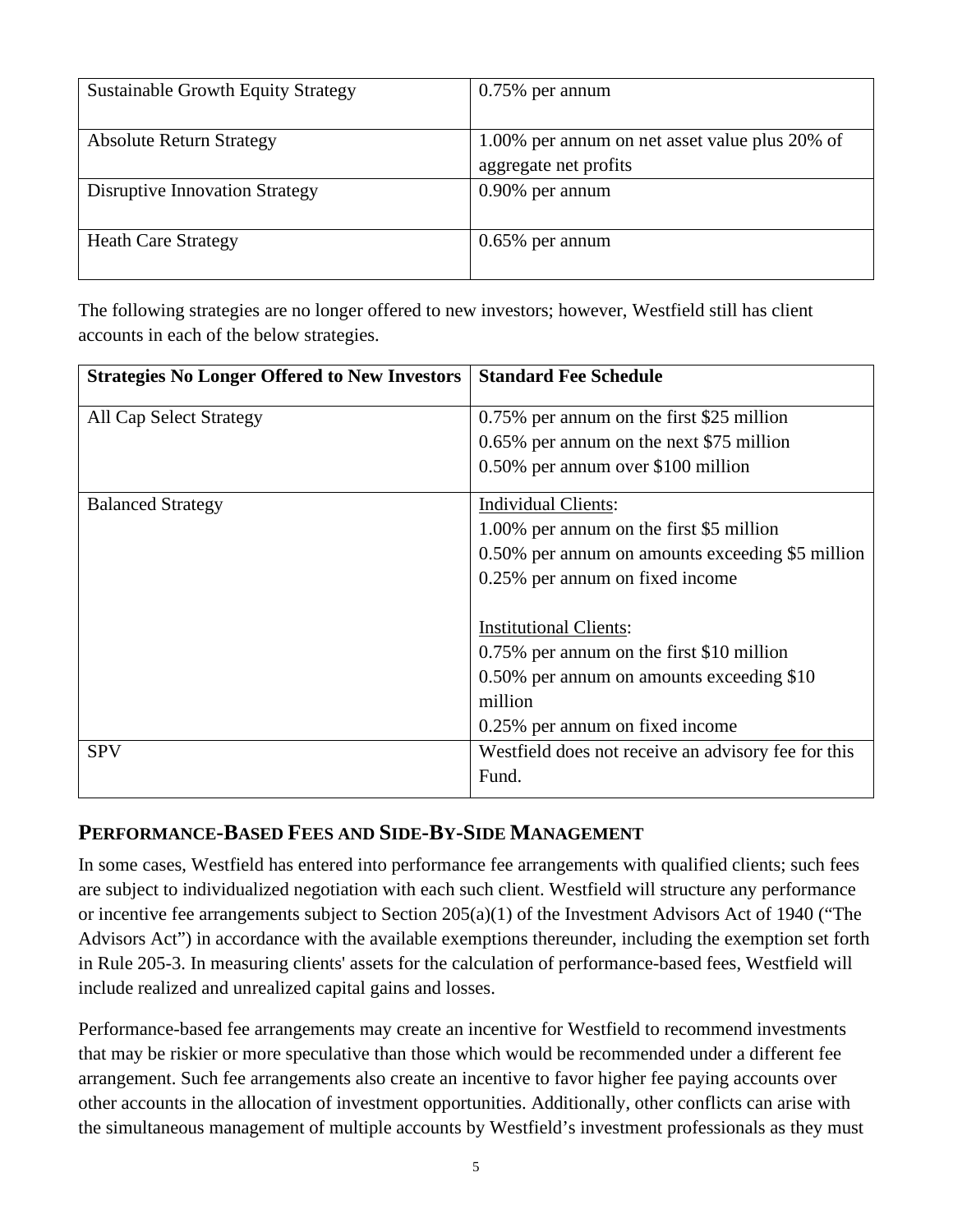allocate their time and investment ideas across multiple accounts. This may result in the Committee or portfolio manager allocating unequal attention and time to the management of each client account as each has different objectives, benchmarks, investment restrictions and fees. Although the Committee collectively acts as portfolio manager on most client accounts, there are some client accounts that are managed by a portfolio manager who also is a member of the Committee.

Westfield has an affiliation with the General Partners listed under *Other Financial Industry Activities and Affiliations* and in some cases, Westfield has a modest financial interest in the limited partnerships listed in that section. Furthermore, Westfield and its employees have invested their own funds in the partnerships and certain strategies and mutual funds that are sub-advised by Westfield. Allowing such investments can create an incentive for the firm to favor these accounts because our financial interests are more directly tied to the performance of such accounts.

To manage these conflicts, we have the following policies and procedures in place:

- Investment decisions for most client accounts are made by the Committee, and client accounts within these strategies are managed to the strategy's model portfolio. Our Operations team performs ongoing reviews of each strategy's model portfolio versus each client account, where each position size is compared against the model's weight.
- Westfield will allocate investments on a pro-rata basis to all participating and eligible accounts regardless of the accounts' fee structure or assigned manager.
- Trades made for client accounts managed by a portfolio manager are required to be communicated to the Committee. Our Compliance Department performs periodic reviews of such accounts versus the Committee managed accounts.
- Security analysts' compensation is tied to the investment decisions made for the strategies; thus, there is incentive to act in the best interests of all clients regardless of fee structure.
- Personal transactions are regulated by the firm's Code of Ethics, specifically those restrictions and requirements in the personal trading section. See the section on *Code of Ethics* in this Brochure for more details.

# **TYPES OF CLIENTS**

Westfield provides portfolio management services to high net worth individuals, corporate pension and profit-sharing plans, Taft-Hartley plans, foundations, endowments, wrap fee and model delivery programs, municipalities, registered mutual funds, pooled investment vehicles, private investment funds, trust programs, sovereign funds, foreign funds such as SICAVs, limited partnerships, and other U.S. and non-U.S. institutions.

Subject to Westfield's (or General Partner's) discretion, minimum account sizes apply, and are dependent on the product. More information on minimum account sizes and fee schedules can be found in *Fees and Compensation* and *Methods of Analysis, Investment Strategies and Risk of Loss*.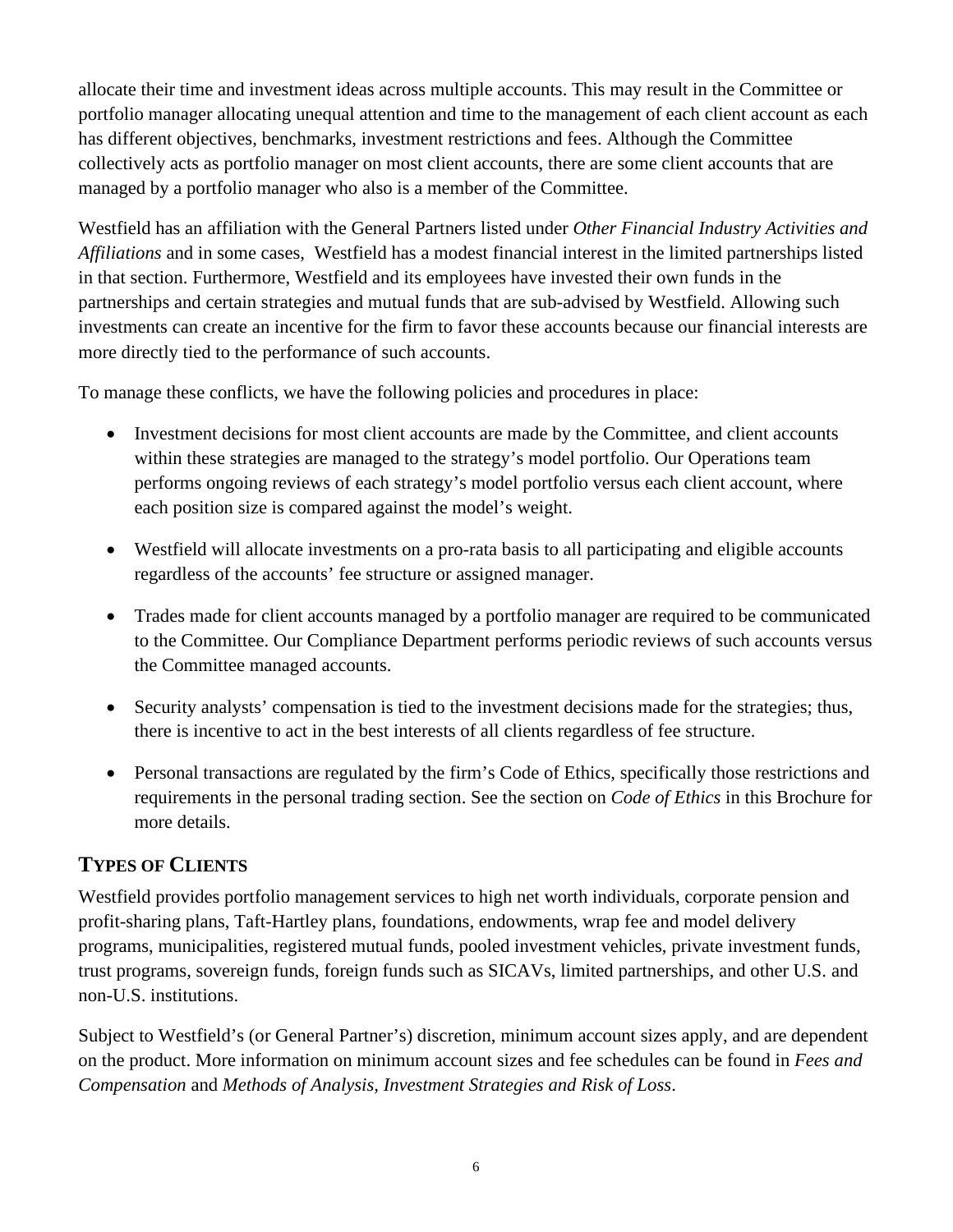## **METHODS OF ANALYSIS,INVESTMENT STRATEGIES AND RISK OF LOSS**

#### **Investment Strategies**

Most of our investment strategies are managed by the Committee, collectively acting as portfolio manager. Once an investment idea has been approved by the Committee for a product (or products), all eligible client accounts within the product(s) will be allocated shares. There are some client accounts that are managed by a portfolio manager. Investment decisions for these accounts do not require Committee review or approval; however, trade orders for these individually managed client accounts are communicated to the Committee via an email by the Trade Allocation Management team.

Our investment strategies are primarily focused on publicly-traded domestic equity securities that are exchange listed and have market quotations readily available. Typically, positions in de-listed securities will not be initiated, but Westfield will selectively maintain a position that becomes de-listed if Westfield believes the fundamental case for investment remains intact. Unless otherwise noted, our products do not invest in derivatives, options, or privately held securities, and do not permit short selling. The Disruptive Innovation Strategy may use derivative instruments only to hedge an existing security or to implement a risk-reduction strategy. The Absolute Return Strategy permits the usage of leveraging techniques, short selling, frequent trading, investments in private securities, and investments in derivatives or options. As such, the Absolute Return Strategy does enter into short positions in broad market index ETFs. Since Westfield is fundamentally a long-only manager, allowing the Absolute Return Strategy to short the market can create a conflict with those client accounts that are invested in the long-only strategies. Westfield has policies and procedures that place certain restrictions and limits on short selling activity. Additionally, the Compliance team utilizes our portfolio compliance system to monitor for these activities.

Under normal market conditions, our long-only equity products will typically not use a frequent trading strategy. However, in certain market conditions, especially volatile ones, trading activity within products may increase. When a frequent trading strategy is utilized, there will be increased brokerage and other transaction costs, as well as taxes, associated with executing trades. Increased portfolio costs will affect an account's investment performance.

As previously discussed in the *Investment Guidelines and Restrictions* section, each of the products has its own set of investment guidelines. Clients also may impose additional restrictions, as long as they are reasonable and in writing, and have been reviewed and accepted by Westfield. Unless otherwise noted, each of the strategies utilizes the following standard guidelines:

#### *Position Limits*

• Typically, no equity position will exceed the greater of either 5% of the portfolio or 2% more than the security's benchmark weight, both valued at market. Initial portfolio weightings are set by the Committee or portfolio manager and are typically 0.50% to 2% depending on the market capitalization of the product. (This limit does not apply to Dividend Growth Equity, Absolute Return, Select Growth Equity, Disruptive Innovation and Health Care. Absolute Return has no limit.).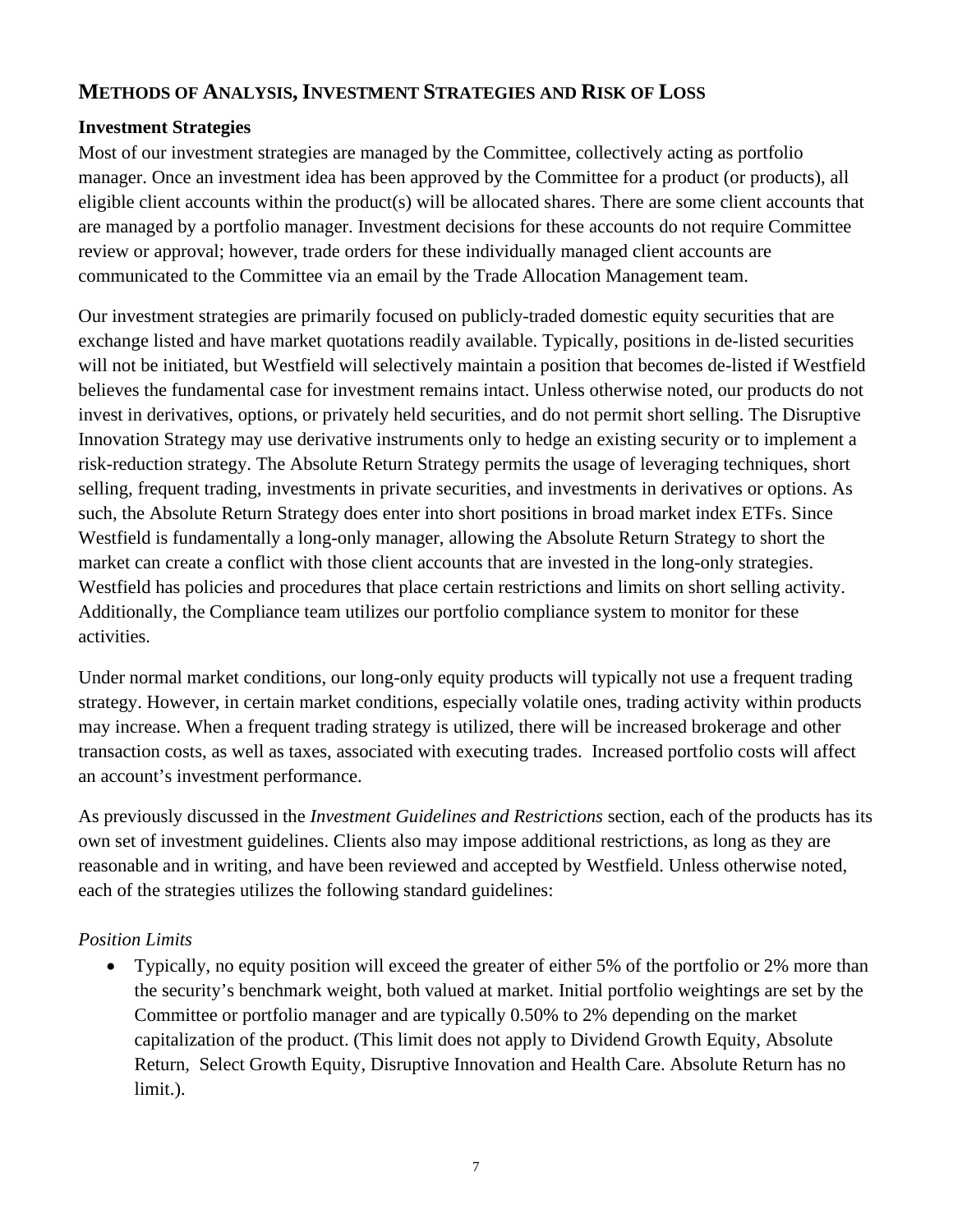- Equity positions in Dividend Growth Equity will typically not exceed 10% of the portfolio. Initial portfolio weightings are typically 1.5% to 3%.
- Select Growth Equity will limit positions to 10% of the portfolio.
- Disruptive Innovation and Health Care will typically limit positions to 10% of the portfolio at the time of initial purchase.

#### *Sector/Industry Limits*

- Sectors are generally limited to 20% of the total market value of the portfolio or 2.5 times the benchmark weight, whichever is greater. (Select Growth Equity, Absolute Return, Disruptive Innovation and Health Care have no limits.)
- Dividend Growth Equity will generally limit industries to 25% of the portfolio.

## *Cash and Equivalents*

• Portfolios are expected to be fully invested at all times; cash is a residual of the investment process and will generally not exceed 10% of the total market value of the portfolios. (Select Growth Equity, Dividend Growth Equity, Absolute Return, Disruptive Innovation and Health Care have no limits.)

#### *Foreign Investments*

- Foreign securities exposure is limited to 15% of the portfolio and will consist of Depositary Receipts (e.g., ADRs) and non-U.S. incorporated stocks traded on a U.S. exchange and denominated in U.S. dollars. The limits do not apply to U.S. companies that transfer their registration to reduce U.S. tax liability. (This limit does not apply to Dividend Growth Equity, Select Growth Equity, Absolute Return and Health Care. Select Growth Equity, Absolute Return and Health Care have no limits)
- Dividend Growth Equity may hold up to 35%.

**Large Cap Growth Equity Strategy**: This strategy seeks long-term growth of capital by investing in a diversified portfolio of equity securities of predominately large-cap companies (typically greater than \$6 billion market capitalization at the time of initial purchase) with potential for growth. Securities below this capitalization are permitted in the strategy, if such securities are within the market capitalization range of the benchmark, the Russell 1000® Growth Index, at the time of initial purchase. Generally, the portfolio will maintain 40 to 55 equity securities. The minimum investment amount to start an account within this strategy is \$10 million, subject to the discretion of Westfield.

**Small Cap Growth Equity Strategy**: This strategy seeks long-term growth of capital by investing in a diversified portfolio of equity securities of predominately small cap companies (typically less than \$1.5 billion market capitalization at the time of initial purchase) with a potential for growth. Securities above this capitalization are permitted in the strategy, if such securities are within the market capitalization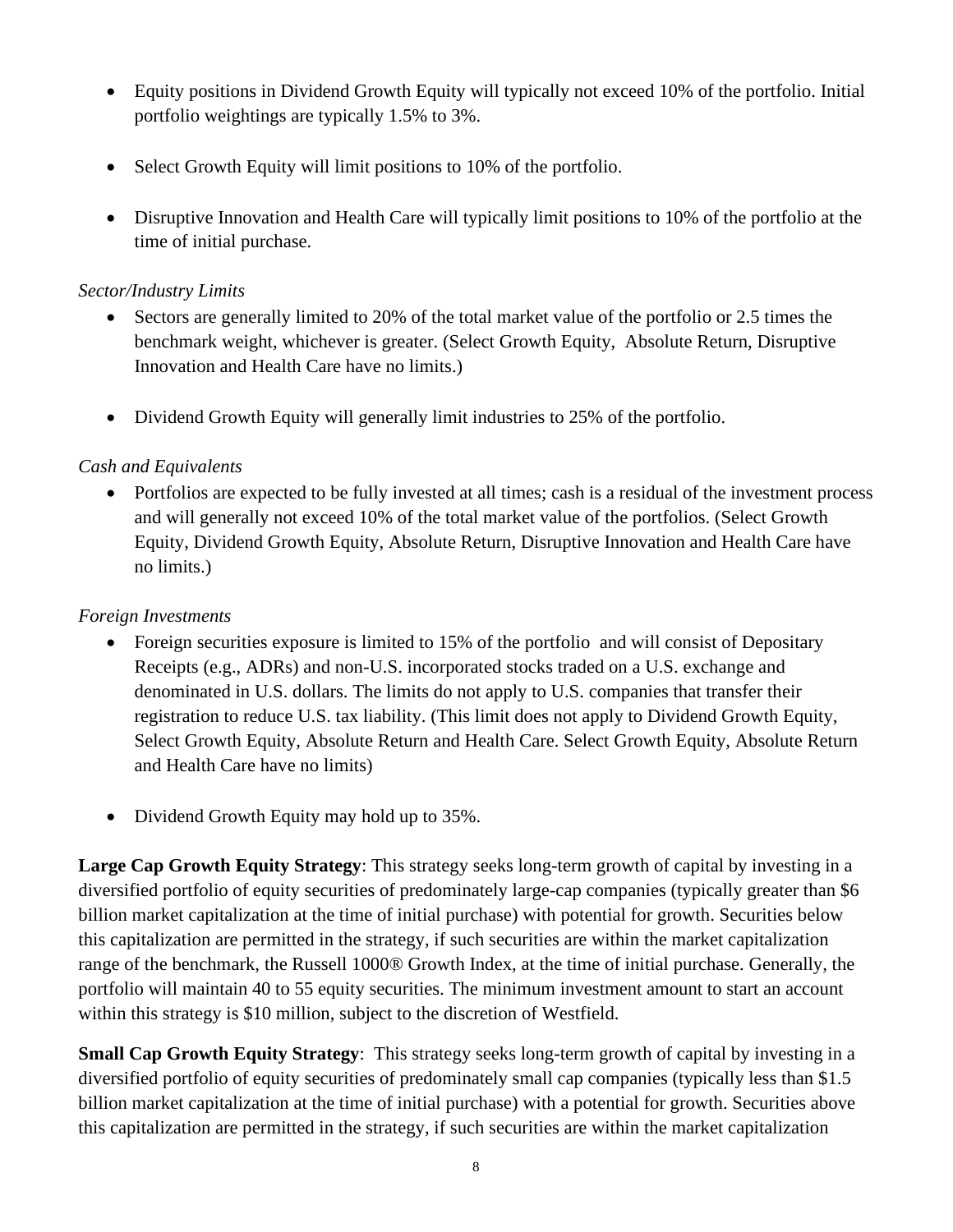range of the benchmark, the Russell 2000® Growth Index, at the time of initial purchase. Generally, the portfolio will maintain 60 to 80 equity securities. The minimum investment amount to start an account within this strategy is \$5 million, subject to the discretion of Westfield.

**Small/Mid Cap Growth Equity Strategy**: The strategy seeks long-term growth of capital by investing in a diversified portfolio of equity securities of predominately small to mid-cap companies (typically less than \$6 billion market capitalization at time of initial purchase) with a potential for growth. Securities above this capitalization are permitted, if such securities are within the market capitalization of the benchmark, the Russell 2500® Growth Index, at the time of initial purchase. Generally, the portfolio will maintain 60 to 75 equity securities. The minimum investment amount to start an account within this strategy is \$5 million, subject to the discretion of Westfield.

**Mid Cap Growth Equity Strategy**: This strategy seeks long-term growth of capital by investing in a diversified portfolio of equity securities of predominately mid cap companies (typically between \$1.5 billion and \$12 billion market capitalization at time of initial purchase) with potential for growth. Securities above or below this capitalization range are permitted, if such securities are within the capitalization range of the benchmark, the Russell Mid Cap Growth Index, at the time of initial purchase. Generally, the portfolio will maintain 55 to 65 equity securities. The minimum investment amount to start an account within this strategy is \$5 million, subject to the discretion of Westfield.

**All Cap Growth Equity Strategy**: This strategy seeks long-term growth of capital by investing in a diversified portfolio of equity securities with potential for growth, and of any capitalization. Generally, the portfolio will maintain 40 to 65 equity securities. This strategy's benchmark is the Russell 3000® Growth Index. The minimum investment amount to start an account within this strategy is \$5 million, subject to the discretion of Westfield.

**Dividend Growth Equity Strategy**: This strategy seeks long-term growth of capital by building a portfolio comprised of about 30-50 equity securities of primarily large capitalization companies with a history or prospect of paying stable or increasing dividends. The portfolio manager may consider the short-term and long-term potential capital gains tax implications when trading this strategy. It has two benchmarks: Standard & Poor's 500 Index and NASDAQ US Dividend Achievers Select Index. The minimum investment amount to start an account within this strategy is \$5 million, subject to the discretion of Westfield.

**Sustainable Growth Equity Strategy**: This strategy seeks long-term growth of capital by investing in a portfolio of approximately 35-50 equity securities typically with a market capitalization of \$6 billion or more at the time of initial purchase, which exhibit potential for growth and favorable performance in Environmental, Social and Governance ("ESG") characteristics. This strategy's benchmark is the Russell 1000® Growth Index. The minimum investment amount to start an account within this strategy is \$1 million, subject to the discretion of Westfield.

**Absolute Return Strategy**: This strategy seeks long-term growth of capital by investing in a portfolio of publicly-traded common stocks across all market capitalizations. This strategy is available as a private limited partnership, which is exempt from registration under the Securities Act of 1933 and the Investment Company Act of 1940. The limited partnership is only available to certain qualified investors.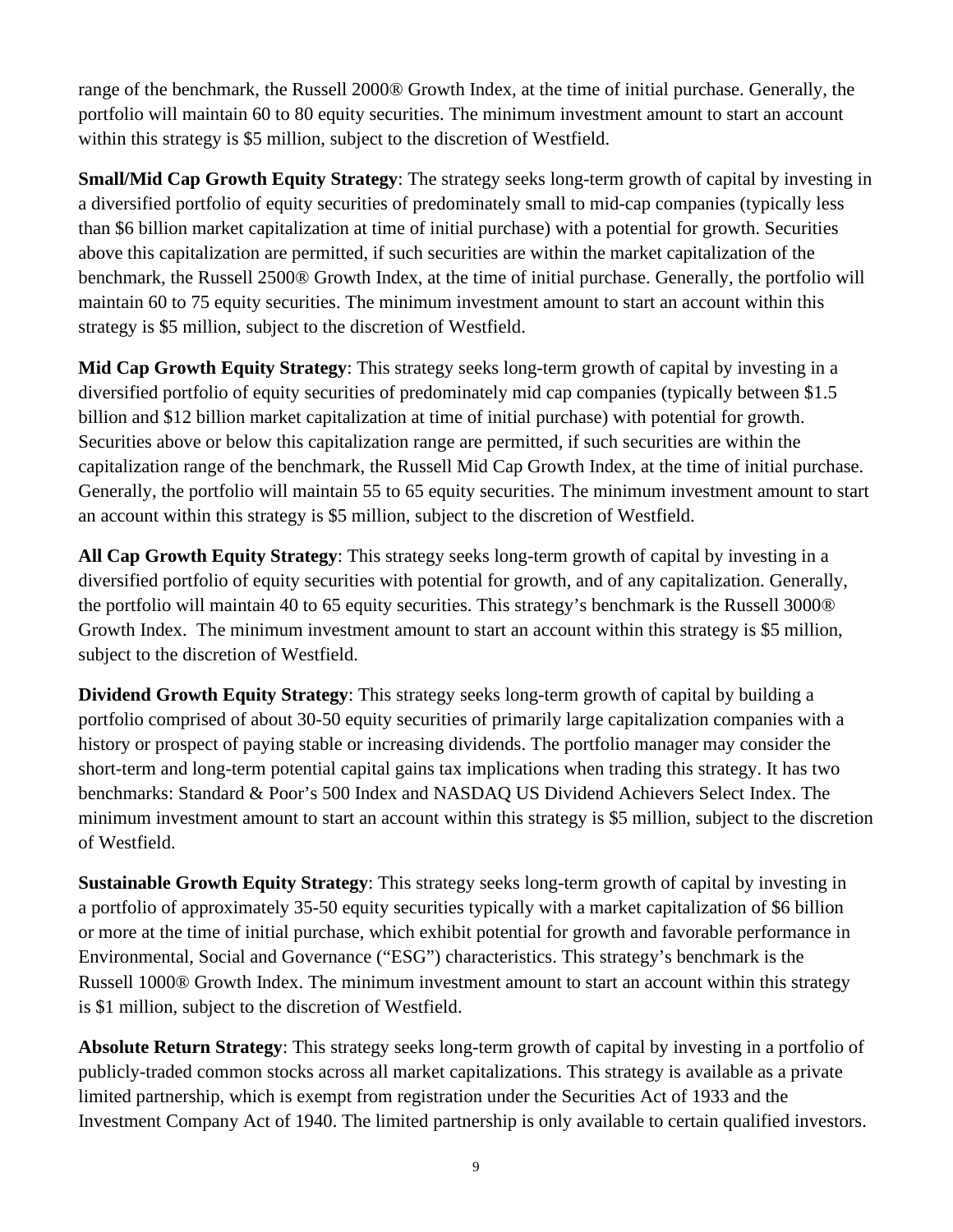Subject to the General Partner's discretion, the minimum account size is \$500,000. More specific information on minimums and investment guidelines can be found in the partnership's offering memorandum. The section on *Other Financial Industry Activities and Affiliations* provides further information regarding our affiliation with the General Partner.

**Select Growth Equity Strategy**: This strategy seeks long-term growth of capital by investing in typically 35 or fewer publicly-traded equity securities, which is expected to be primarily of U.S. large capitalization companies (generally defined as having a market capitalization of at least \$5 billion at the initial time of purchase). This strategy's benchmark is the Russell 1000® Growth Index. This strategy is available as a separate account and a private limited partnership, which is exempt from registration under the Securities Act of 1933 and the Investment Company Act of 1940. The limited partnership is only available to certain qualified investors. The minimum investment amount is \$10 million, subject to the discretion of Westfield, for a separate account, and \$1 million, subject to the General Partner's discretion, for the private limited partnership. More specific information on minimums and investment guidelines can be found in the partnership's offering memorandum. The section on *Other Financial Industry Activities and Affiliations* provides further information regarding our affiliation with the General Partner.

**Disruptive Innovation Strategy:** This strategy seeks long-term growth of capital by investing in a portfolio of approximately 40-50 equity securities with any market capitalization. This strategy's benchmark is the Standard & Poor's 500 Index. This strategy is available as a separate account and a private limited partnership, which is exempt from registration under the Securities Act of 1933 and the Investment Company Act of 1940. The limited partnership is only available to certain qualified investors. The minimum investment amount is \$1 million, subject to the discretion of Westfield, for a separate account, and \$1 million, subject to the General Partner's discretion, for the private limited partnership. More specific information on minimums and investment guidelines can be found in the partnership's offering memorandum. The section on *Other Financial Industry Activities and Affiliations* provides further information regarding our affiliation with the General Partner.

**Health Care Strategy:** This strategy seeks long-term growth of capital by investing in a portfolio of approximately 40-50 equity securities with any market capitalization. This strategy's benchmark is the Russell 3000® Health Care Index. This strategy is available as a separate account and a private limited partnership, which is exempt from registration under the Securities Act of 1933 and the Investment Company Act of 1940. The limited partnership is only available to certain qualified investors. The minimum investment amount is \$1 million, subject to the discretion of Westfield, for a separate account, and \$1 million, subject to the General Partner's discretion, for the private limited partnership. More specific information on minimums and investment guidelines can be found in the partnership's offering memorandum. The section on *Other Financial Industry Activities and Affiliations* provides further information regarding our affiliation with the General Partner.

#### **Methods of Analysis**

Westfield employs experienced analysts who are focused on particular economic sector verticals (e.g., healthcare, information technology, consumer staples, etc.). Each analyst capitalizes on many years of experience, an understanding of competitive dynamics, insight into secular and cyclical trends and relationships with industry professionals to complement rigorous financial analysis. For client accounts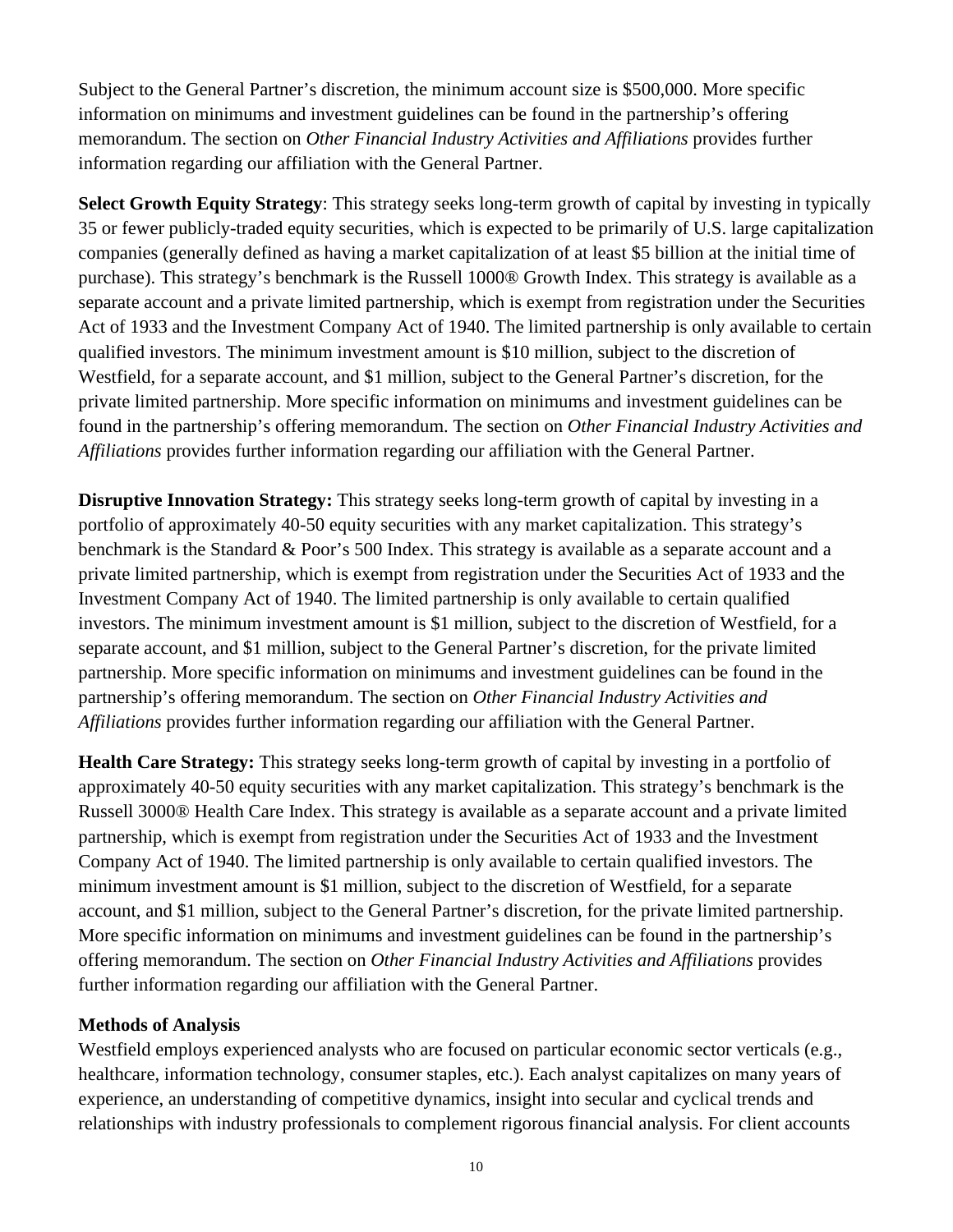managed by the Committee, the analysts generate investment recommendations that are considered by the entire Committee.

Westfield believes that the best investment decisions are made objectively and in consideration of various points of view. As such, investment decisions for most of our strategies are made by the Committee to harness the collective wisdom of the team. The Committee is comprised of our senior analysts and investment professionals. Recommendations are presented to the Committee by sponsoring analysts and investment decisions are made by the group after discussing the proposal's merits and risks.

Westfield employs its investment process in order to ensure that all of the elements of sound investment decisions are considered whether or not recommendations are made by sponsoring analysts. Analysts' fundamental research efforts result in financial projections for every investment made on behalf of clients. Those projections are monitored relative to "sell side" estimates. Position sizes are monitored relative to that outlook and the expectations for upside potential in the stock. Similarly, stocks that trade off significantly from the price at which we purchased them, or from recent price history, are reviewed by the Committee.

The investment process also incorporates an assessment of relevant and material Environment, Social and Governance ("ESG") factors when identifying potential investment opportunities. New investments are typically evaluated by our ESG Research Team in a standardized evaluation framework which assesses a company across several dimensions with consideration given to their current status as well as improvement over time. These dimensions include: product or service impact; operating and management practices; brand and reputational risks; and relative peer position. Outside of our Sustainable Growth product, ESG factors are reviewed like any other relevant investment consideration but do not drive the investment decision.

Risk of capital loss is primarily managed at the individual security and portfolio or product level and is aided by Westfield's Portfolio Strategy group. At the security level each analyst is responsible for maintaining a thorough understanding of each security's underlying fundamental outlook and ongoing review of potential investment risks. Westfield analysts aim to identify companies that are increasing earnings at an attractive pace, while looking for valuation that is reasonable relative to growth prospects. This is an attempt to mitigate the risk of severe valuation compression resulting from a singular fundamental misstep. Frequent interaction with company management helps analysts stay close to the issues that could alter investors' outlook for the company. We also have a price targeting system and a downside flag system to help identify stocks with fundamental trends or price action at odds with our investment perspective. Underperforming securities undergo a review with a bias to act.

At the portfolio level, we have standard investment guidelines to control risk at both the sector and position levels. As a fundamental, bottom-up manager, macro-economic forecasts do not drive our stock selection process but do help to shape our investment themes. The Investment Committee discusses changes in domestic and global economies, the current market, and market sentiment weekly to keep abreast of market indicators and economic data and how the portfolio could be impacted.

We also use MSCI Barra risk management analytics and our-internally developed quantitative model as a supplementary way to help identify and monitor major types of risks involved in our investment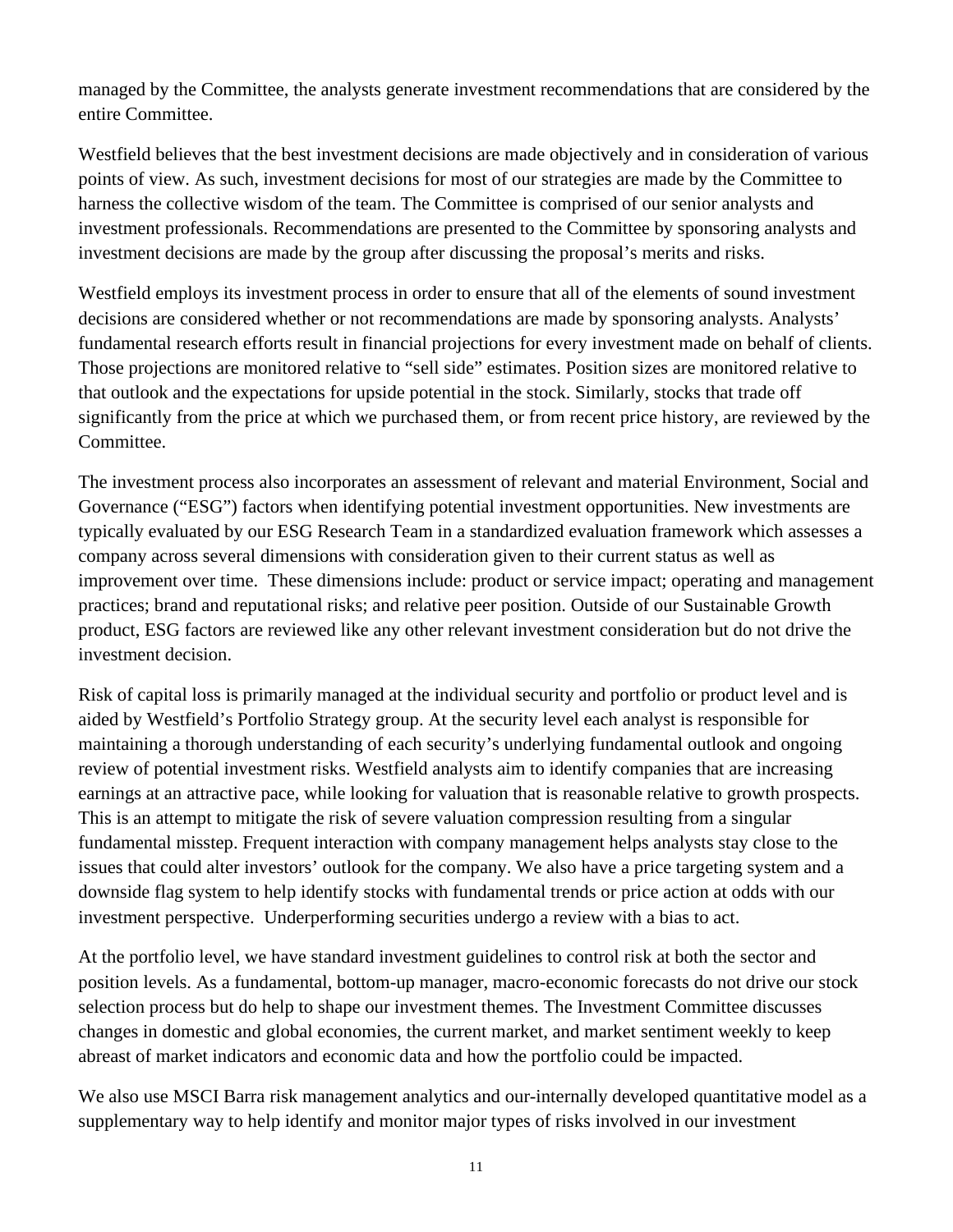activity. The primary goal of these tools is help ensure that the risks we are taking in the portfolio are intentional. The findings are used in day-to-day portfolio management, to understand security and sector level concentrations, eliminate incidental bets, and enable more control in the portfolio construction process.

In addition, at each weekly Committee meeting, Portfolio Strategy, which includes Westfield's Risk Manager, provides detailed information on performance and risk statistics for each investment strategy. The Committee will review among others, performance attribution, portfolio weights, sector weights and price targets. They will also review a risk model of each of the core strategies that utilizes MSCI Barra risk analytics and a proprietary quantitative model. The risk model generates a quantitatively driven assessment of the relative appeal of an investment on the fundamental investment criteria utilized by the Committee: earnings growth, earnings quality and valuation. These tools also allow us to analyze and understand the variables contributing to the risk and return for each strategy.

The risk tools are not the principal driver of investment decision making at Westfield; however, we feel they provide helpful perspective when contemplating the appropriate sizing of individual investments. Summary risk assessments for each strategy are reviewed weekly.

For client accounts that are not managed by the Committee, the portfolio manager follows a similar fundamental, bottom-up research approach. The portfolio managers are supported by the research efforts of Westfield's investment professionals to assist them with company analysis. While stock selection and portfolio construction will be unique to each portfolio manager strategy, the universe of investable stocks is principally generated by the recommendations of the analysts on the Investment Committee. They also perform reviews of numerous factors that can vary by sector or industry. Examples of such factors include company earnings growth, management team, competitive positioning, cash flow, and the introduction of new products and services. The valuation of investments is reviewed and monitored regularly. Industry and sector concentrations are also monitored and limited as a means to control portfolio risks.

## **Risk Considerations**

With equity securities, the prospect of capital loss is significant as equity holders' economic interests are subordinate to all others in the capital structure. Westfield attempts to mitigate these risks by managing portfolios that are relatively concentrated but sufficiently diversified. Westfield believes that the size of individual investments should be such that the impact of any one position can have a substantive impact on aggregate portfolio returns without having a destabilizing impact on overall results.

Investing in securities involves risk of loss that clients should be prepared to bear. In the tables below, we have identified the material risks associated with an investment in Westfield's strategies. An explanation of each risk is located after the table.

|        | $\mathbf{a}$<br>ge<br>ä<br>⊨ | ap<br>-<br>급<br>Ë | g<br><b>fid</b><br>ි | g<br>Mid | $\mathbf{a}$ | ರ<br>wth<br>Ē<br>ಕ<br>Ò<br>⊶<br>H<br>פי<br>气 | ω<br>ustainabl<br>wth<br>ن<br>ئ<br>Ď | ∓<br>Select<br>₹<br>ە<br>تار | Absolute<br>Return | Balanced | tion<br>uptive<br>$\mathbf{a}$<br>Inno<br>Disr | ω<br>$\vec{E}$<br>Health |
|--------|------------------------------|-------------------|----------------------|----------|--------------|----------------------------------------------|--------------------------------------|------------------------------|--------------------|----------|------------------------------------------------|--------------------------|
| Market | Χ                            | $\mathbf{v}$<br>Δ | v<br>Δ               | Δ        | v<br>Λ       | X                                            | X                                    | X                            | X                  | X        | л                                              | A                        |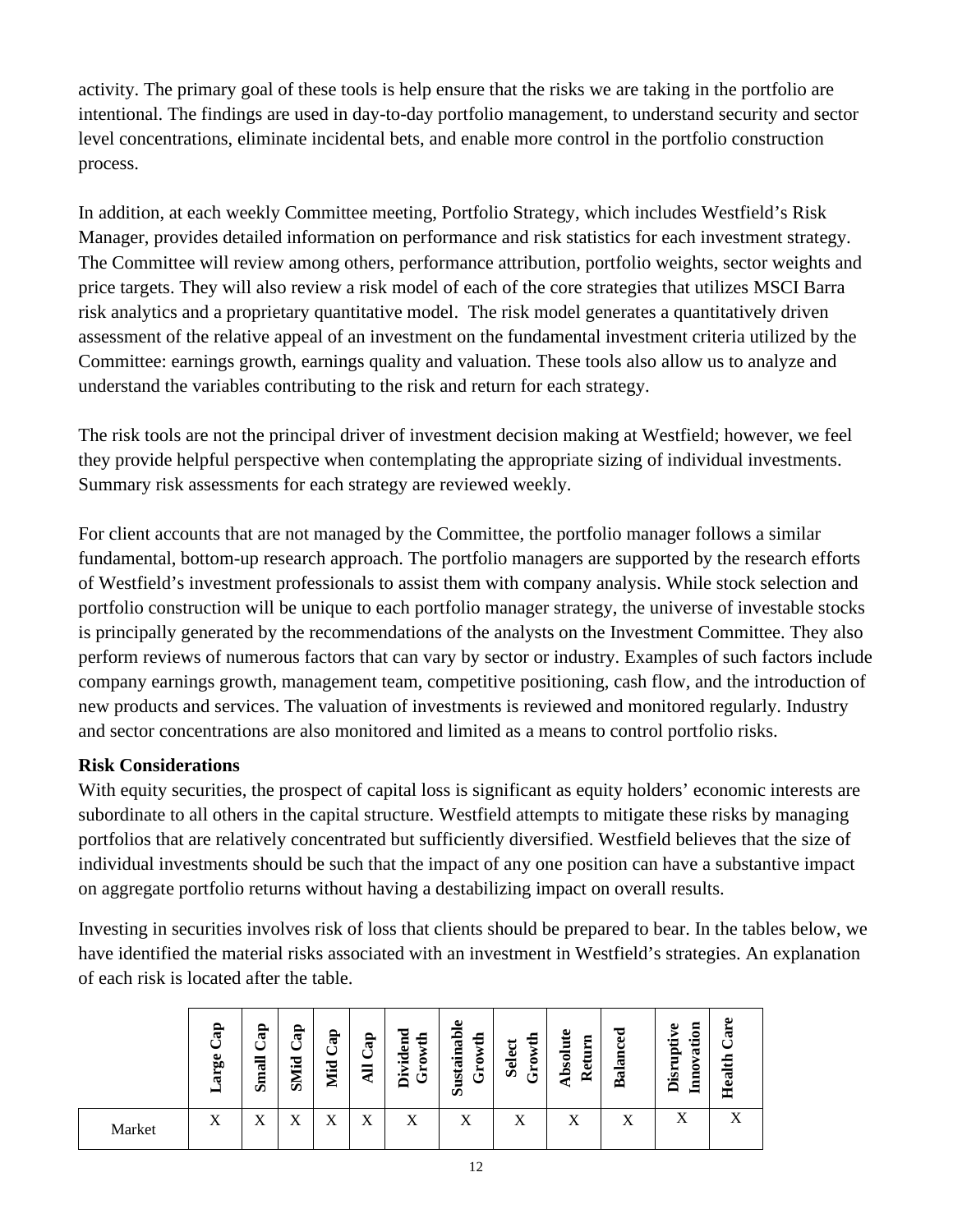| Equity                     | X            | $\mathbf X$ | X           | X           | X           | X           | X | X | $\boldsymbol{\mathrm{X}}$ | X           | X           | X |
|----------------------------|--------------|-------------|-------------|-------------|-------------|-------------|---|---|---------------------------|-------------|-------------|---|
| Investment<br>Style        | $\mathbf{X}$ | $\mathbf X$ | $\mathbf X$ | X           | X           | X           | X | X | $\mathbf X$               | X           | X           | X |
| Non-<br>Diversification    |              |             |             |             |             |             |   | X |                           |             |             | X |
| Foreign<br>Securities      | X            | X           | $\mathbf X$ | $\mathbf X$ | X           | X           | X | X | $\mathbf X$               | $\mathbf X$ | $\mathbf X$ | X |
| MLP/PTP                    |              |             |             |             |             | $\mathbf X$ | X | X | X                         |             | X           | X |
| Fixed Income<br>Securities |              |             |             |             |             |             |   |   |                           | $\mathbf X$ |             |   |
| Dividend<br>Securities     | X            | X           | $\mathbf X$ | $\mathbf X$ | $\mathbf X$ | $\mathbf X$ | X | X | X                         | $\mathbf X$ | X           | X |
| Preferred<br><b>Stock</b>  |              |             |             |             |             | X           |   |   |                           |             |             |   |
| Options &<br>Derivatives   |              |             |             |             |             |             |   |   | X                         |             | X           | X |
| <b>Short Selling</b>       |              |             |             |             |             |             |   |   | $\mathbf X$               |             |             |   |
| Liquidity                  |              |             |             |             |             |             |   |   | $\mathbf X$               |             |             | X |
| Leverage                   |              |             |             |             |             |             |   |   | X                         |             |             |   |

#### **Risk Definitions**

*Market risk* is the risk that security prices decline overall. Markets tend to move in cycles, with periods of rising prices and periods of falling prices. Markets are volatile and can decline significantly in response to adverse issuer, political, regulatory, market or economic developments in the U.S. and in other countries. Market risk may affect a single company, sector of the economy or the market as a whole.

*Equity risk* is the risk that prices of equity securities rise and fall daily. Price movements may occur due to factors affecting individual companies, such as the issuance of an unfavorable earnings report, or other events affecting particular industries or the equity market as a whole.

*Investment style risk* means that specific market capitalizations and/or securities (e.g., mid cap growth) could fall out of favor with investors and trail the performance of other types of investments. Because certain investment strategies may concentrate investments in a particular market cap, security type, etc., these strategies may be significantly more volatile than strategies that are more diversified. Although styles tend to fall in and out of favor, Westfield tends to focus on domestic growth equities. If this style falls out of favor, such security prices could fall dramatically.

*Non-diversification risk* exists because the portfolio expects to invest in a small number of issuers, which may cause the portfolio to be concentrated in a particular type of security, industry, geographic location or market capitalization. A loss incurred in a position that makes up a significant percentage of the portfolio could have a significant adverse effect on the portfolio's overall performance. This limited diversity can expose the portfolio to greater volatility than in a more diversified portfolio.

*Foreign securities risk* involves risks associated with investments in non-U.S. based companies. These include the potential of: (i) the security being less liquid than domestic securities, (ii) less information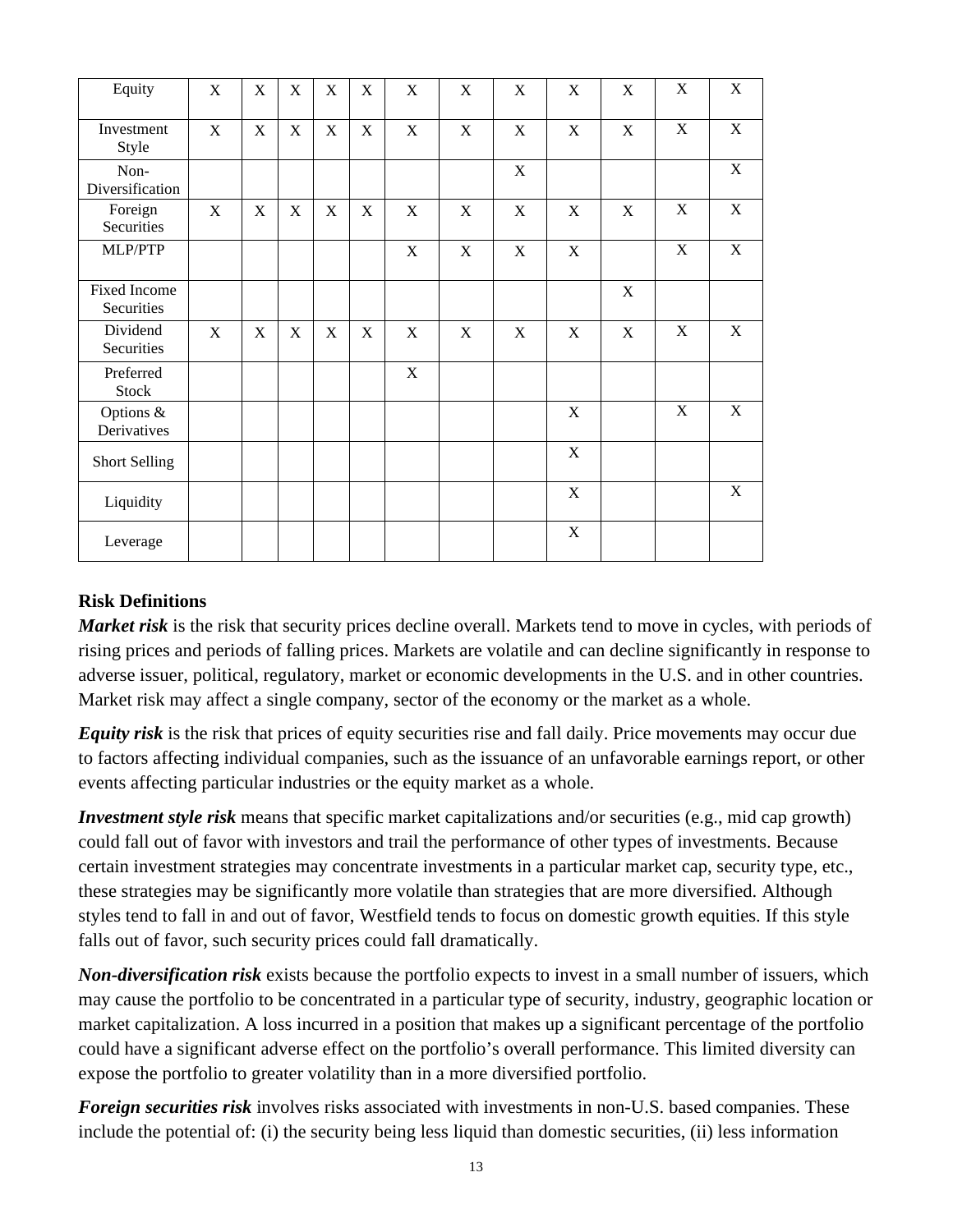available about the company, (iii) an adverse effect of economic conditions and unstable governments, and (iv) unfavorable foreign currency exchange rates.

*MLP/PTP (Master Limited Partnership/Publicly Traded Partnership) risks are associated with owning* interests in publicly-traded partnerships that often own several properties or businesses (or own interests) that are related to oil and gas industries or other natural resources, but they also may finance other projects. To the extent that an MLP's or PTP's interest is all in a particular industry, the MLP or PTP will be negatively impacted by economic events adversely impacting that industry. The risks of investing in a MLP or PTP are generally those involved in investing in a partnership as opposed to a corporation. For example, state law governing partnerships is often less restrictive than state law governing corporations. Accordingly, there may be fewer protections afforded to investors in a MLP or PTP than investors in a corporation. Investors in MLPs or PTPs also may have limited voting rights or be liable under certain circumstances for amounts greater than the amount of their investment. In addition, MLPs or PTPs may be subject to state taxation in certain jurisdictions which will have the effect of reducing the amount of income paid by the MLP or PTP to its investors.

*Fixed income securities risk* is the risk that prices of fixed income securities will be affected by interest rate changes, terms of the security, and changes to the credit quality of the issuer, counterparty or underlying assets.

*Dividend paying securities risk* involves risk that such securities may fall out of favor with investors and underperform the market. Also, the company may reduce or eliminate its dividend.

*Preferred stock risk* means that preferred stocks are sensitive to interest rate changes and are also subject to equity risk. The rights of preferred stocks on the distribution of a company's assets in the event of liquidation are generally subordinate to the rights associated with a company's debt securities.

*Options and derivatives risks* exist because the value of a derivative instrument is based on a number of factors beyond the price of the underlying asset at a given time. The volatility and direction of the underlying assets' returns, the underlier's payout of coupons or dividends, the time horizon until expiration of the instrument/option contract, and the risk-free/market rates of return are all core to valuing derivatives and options; the presence of these factors can increase the complexity and risk associated in investing in derivatives.

*Short selling risk* is the risk associated with the sale of a security that may not be held in the portfolio. This investment technique is made in anticipation that the prices of the securities will decrease, and the securities can be purchased at the lower price on a later date to generate a profit. It is possible, however, that a position cannot be closed out at a particular time or price. Positions also may be closed out at a loss.

*Liquidity risk* is associated with securities that may be difficult to accurately price or to transact at times determined to be appropriate by Westfield. For example, private investments could impose a substantial "lock up" period prior to any liquidation opportunity. Also, the prices realized on private investments may be less than what the portfolio paid originally.

*Leverage risk* involves the use of margin accounts to purchase securities. Margin accounts are generally secured with certain portfolio holdings pledged as collateral. Should the value of such securities decline, the portfolio may be required to deposit additional funds or liquidate pledged securities to compensate for the value decline.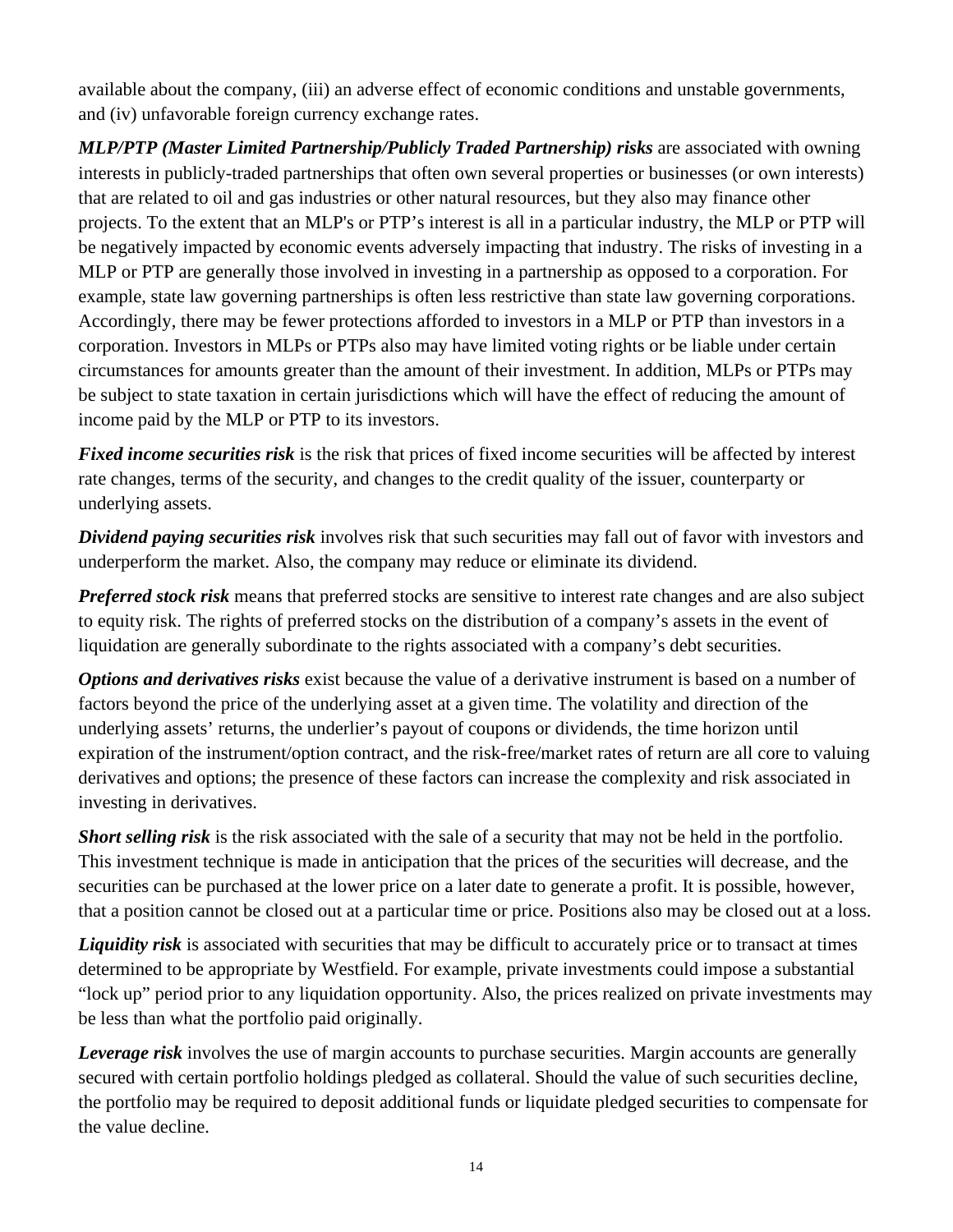*Epidemics; Pandemics:* The transmission of COVID-19 and efforts to contain its spread have resulted in international, national and local border closings and other significant travel restrictions and disruptions, significant disruptions to business operations, supply chains and customer activity, event cancellations and restrictions, service cancellations, reductions and other changes, significant challenges in healthcare service preparation and delivery, and quarantines, as well as general concern and uncertainty that has negatively affected the economic environment. These impacts also have caused significant volatility and declines in global financial markets, which have caused losses for investors. The impact of this COVID-19 pandemic may be short term or may last for an extended period of time, and in either case could result in a substantial economic downturn or recession. Health crises caused by viral or bacterial outbreaks, such as the COVID-19 outbreak, may exacerbate other pre-existing political, social, economic, market and financial risks. The impact of this outbreak, and other epidemics and pandemics that may arise in the future, could negatively affect the global economy, as well as the economies of individual countries, the financial performance of individual companies and sectors, and the markets in general in significant and unforeseen ways. Any such impact could adversely affect the prices and liquidity of the securities and other instruments in which Westfield invests, which in turn could negatively impact performance and cause significant losses on your investment.

## **DISCIPLINARY INFORMATION**

Registered investment advisers are required to disclose all material facts regarding any legal or disciplinary events that would be material to your evaluation of Westfield or the integrity of Westfield's management. Westfield has no information applicable to this item.

## **OTHER FINANCIAL INDUSTRY ACTIVITIES AND AFFILIATIONS**

Westfield serves as manager to WCM Partners LLC and Westfield Partners LLC, the General Partners of the Westfield Absolute Return Fund Limited Partnership. Westfield Partners LLC also serves as the General Partner of the Westfield Select Growth Equity LP, Westfield Capital SPV I LP ("SPV"), Westfield Disruptive Innovation Fund LP and Westfield Health Care Fund, LP. SPV has invested substantially all of its assets in the private equity of one company and has since been closed to new investors. SPV will not invest assets in any other private or public issuers. Westfield does not receive any investment advisory fees for SPV.

Westfield provides investment advisory services to the Westfield Absolute Return Fund, Westfield Select Growth Equity LP, Westfield Capital SPV I LP, Westfield Disruptive Innovation Fund LP and Westfield Health Care Fund, LP (collectively, the "partnerships"). Westfield and the General Partners are responsible for their own operating and overhead costs without reimbursement by or allocation to the LPs. On occasion, a professional services expense may be shared by the private funds and other Westfield accounts. The allocation will be based upon certain considerations including, but not limited to, the nature of the services provided and the work directly attributable to each fund or account.

Westfield and its employees have invested their own funds in the partnerships. Each prospective investor receives a confidential private offering memorandum. Having a financial interest in client accounts can create a conflict between those client accounts in which we have a financial interest and those in which we do not. Westfield has designed and implemented procedures to ensure that all clients are treated fairly and equally, and to prevent this conflict from influencing the allocation of investment opportunities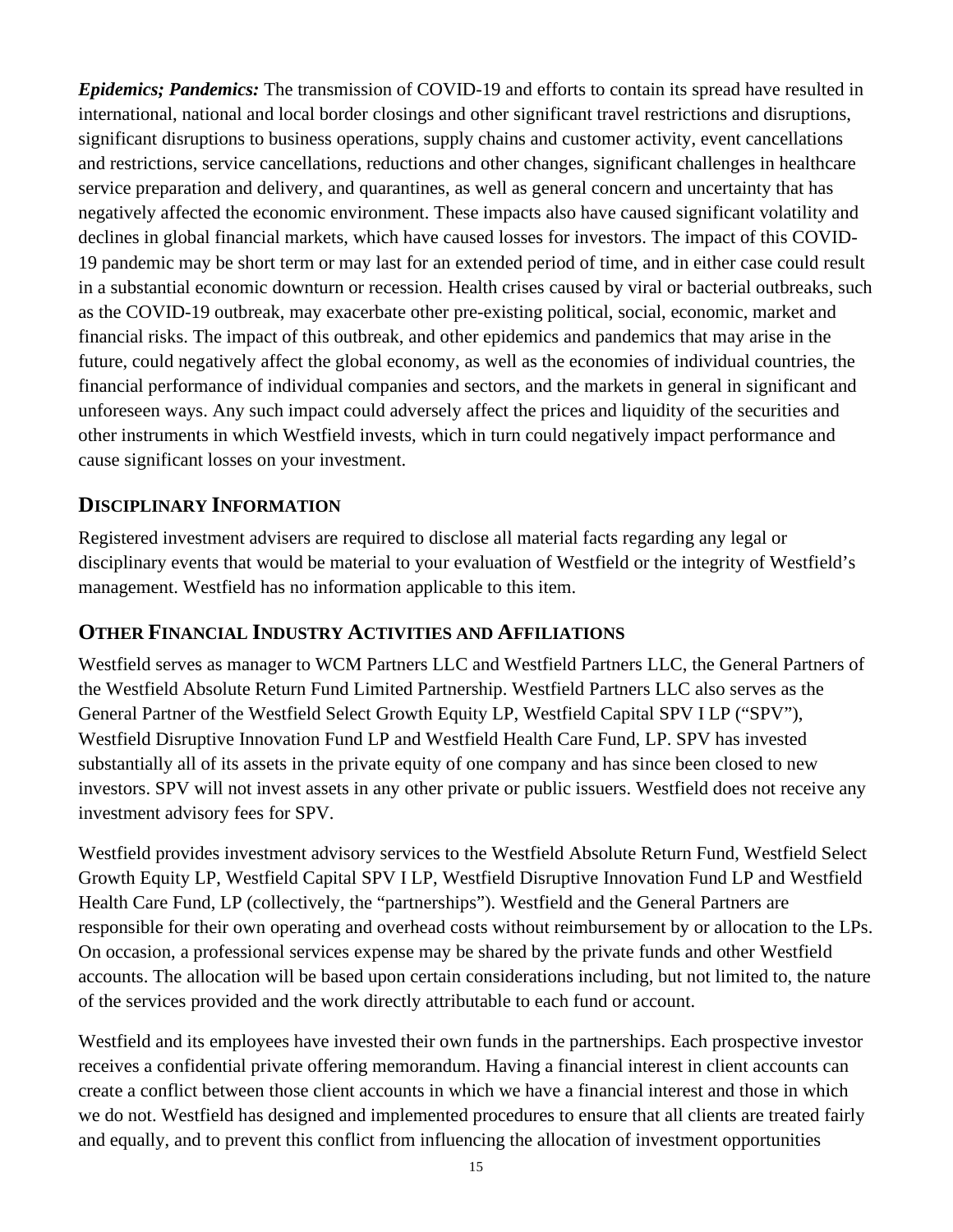among clients. These controls are discussed under the *Performance-Based Fees and Side-by-Side Management* section of this Brochure.

# **CODE OF ETHICS**

Westfield has adopted a Code of Ethics (the "Code") for all employees of the firm describing its high standard of business conduct, and fiduciary duty to its clients. The Code includes provisions relating to the confidentiality of client information, prohibitions on insider trading and rumor mongering, and personal securities trading procedures, among other things. Westfield's employees are required to follow the Code. All Westfield employees must acknowledge the terms of the Code annually and throughout the year when material amendments are made. Code acknowledgements may take the form of a stand-alone document or as part of Westfield's compliance manual.

The Code is designed to assure that the personal securities transactions, activities, and interests of employees will not interfere with (i) making decisions in the best interest of advisory clients and (ii) implementing such decisions while, at the same time, allowing employees to invest for their own accounts. Under the Code, certain classes of securities have been designated as exempt transactions, based upon a determination that these would not materially interfere with the best interest of Westfield's clients. The Code requires preclearance and reporting of many transactions, generally restricts trading in close proximity to client trading activity and imposes minimum holding periods for most securities. Nonetheless, because the Code would permit employees to invest in the same securities as clients as long as the investment is in compliance with the Code's provisions, there is a possibility that employees might benefit from market activity by a client in a security held by an employee.

Employees also may invest in the mutual funds or private partnerships (collectively, "the funds") that are managed by Westfield. Allowing employees to trade in such funds can create an incentive for Westfield to favor those funds. All employees are subject to the personal securities transactions restrictions, as well as the preclearance and reporting requirements, contained in the Code. On occasion, Westfield's Compliance team will deem a temporary employee an Access Person.

Employee trading is regularly monitored by our Compliance team to reasonably prevent conflicts of interest between Westfield and its clients. Personal transactions records, as well as the Code, are retained for the required time periods under applicable rules. A copy of Westfield's Code is available to clients and prospective clients upon request. Clients and prospective clients can contact the Compliance Department either by email (wcmcompliance@wcmgmt.com) or by phone (617-428-7100) for a copy.

## **Cross Transactions**

Because Westfield services different types of clients, Westfield has placed a general prohibition on cross transactions between any Westfield client accounts. Similarly, Westfield will not buy or sell a security from its own account, or affiliated limited partnerships, to any advisory client.

# **BROKERAGE PRACTICES**

In placing each transaction for a client's account, Westfield seeks best execution of that transaction except in cases where Westfield does not have the authority to select the broker or dealer, as stipulated by the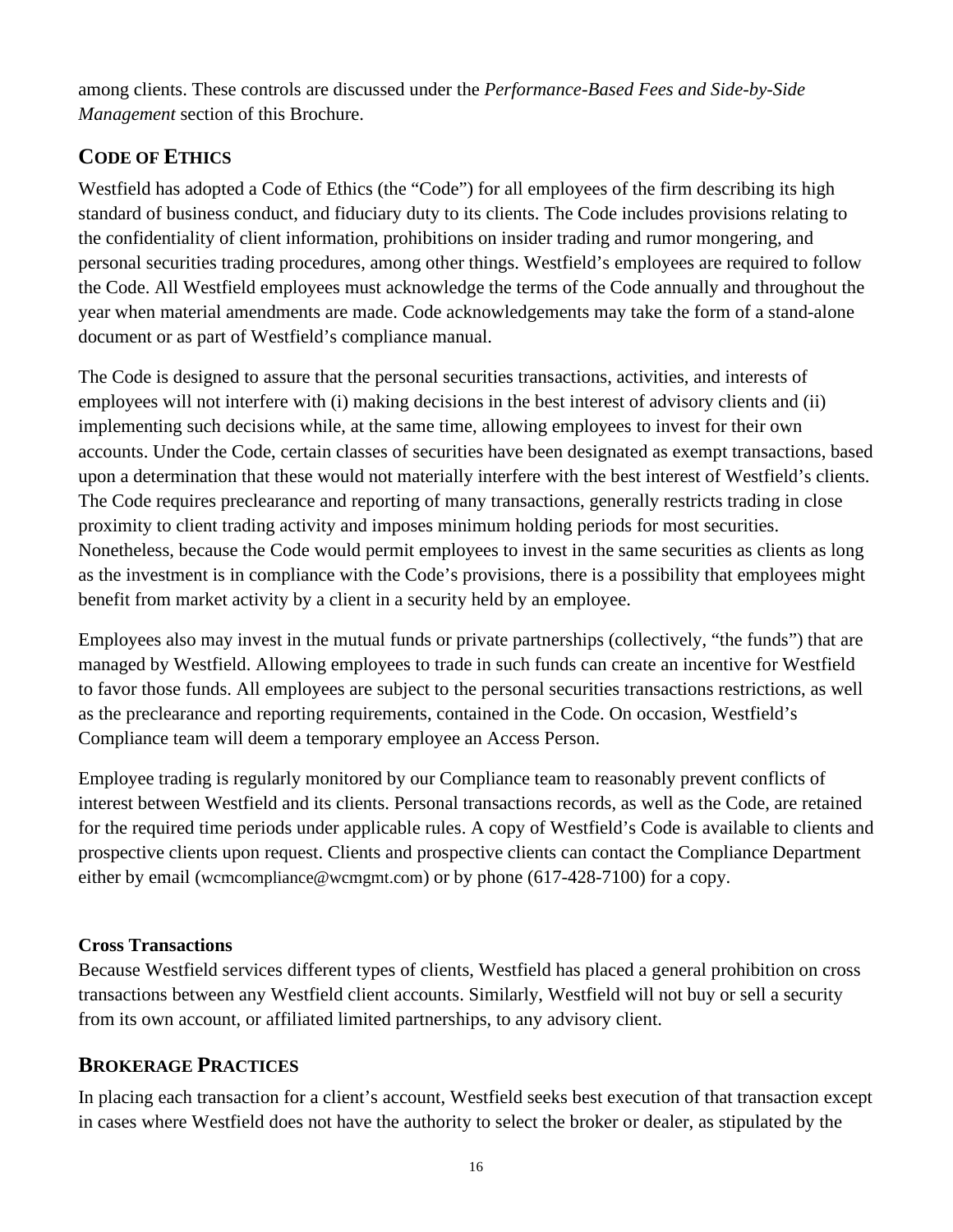client. Westfield does not routinely recommend, request, or require clients to direct Westfield to execute transactions through a specific broker-dealer. Westfield does accommodate client direction with regard to broker selection. Orders are typically aggregated with other Westfield client accounts and direction is achieved by a step-out from the executing broker to the directed broker. In circumstances where a client does not allow Westfield to trade away, Westfield may be unable to achieve most favorable execution of client transactions. The inability of a client to participate in a particular block trade, for example, may cost the client in commissions and market impact. The client also may receive less favorable prices. Additional details are discussed under the *Trade Allocation* section below.

Westfield believes that brokerage commissions are the property of the client, and our firm has a duty to seek best execution, minimize transactions costs and utilize client commissions to benefit client accounts. Commission levels are reviewed regularly to ensure that any commissions above an "execution-only" rate are reasonable in relation to the value of the brokerage and research services. In addition to the research services provided, a variety of issues are also considered when selecting a broker-dealer, to include (but not limited to):

- Promptness of execution
- Past history of execution
- Reputation and integrity
- Security trading characteristics
- Size of the order
- Liquidity of the security
- Ability to source "natural" flow
- Unique trading expertise (specialized firm)
- Broker responsiveness
- Sophistication of trading facilities
- Information containment
- Ease of settlement
- Flexibility resolving issues with custodians

#### **Research Services ("Soft Dollar Benefits")**

At Westfield, we value Wall Street, regional brokerage, and third party research. The information that these firms generate and the access that they provide are complementary to our investment process. We believe that utilizing client commissions to pay for these products and services – also called soft dollar benefits – is prudent as they aid in our pursuit of superior investment performance. Certain third party research services will be used to support both our investment-decision making and our non-research processes. With such "mixed-use" items, we make an assessment of the portion that is attributable to the investment process and pay for that part of the service through client commissions. The remaining portion is paid from our own resources. While the clients are the ultimate beneficiary of research services provided by a third party, Westfield receives a benefit as well. Although Westfield does not pay for the third party research services, leveraging the research efforts of others by utilizing client commissions allows Westfield to focus our efforts on what we regard to be our most productive activities. We believe these services make our analysts generally more informed.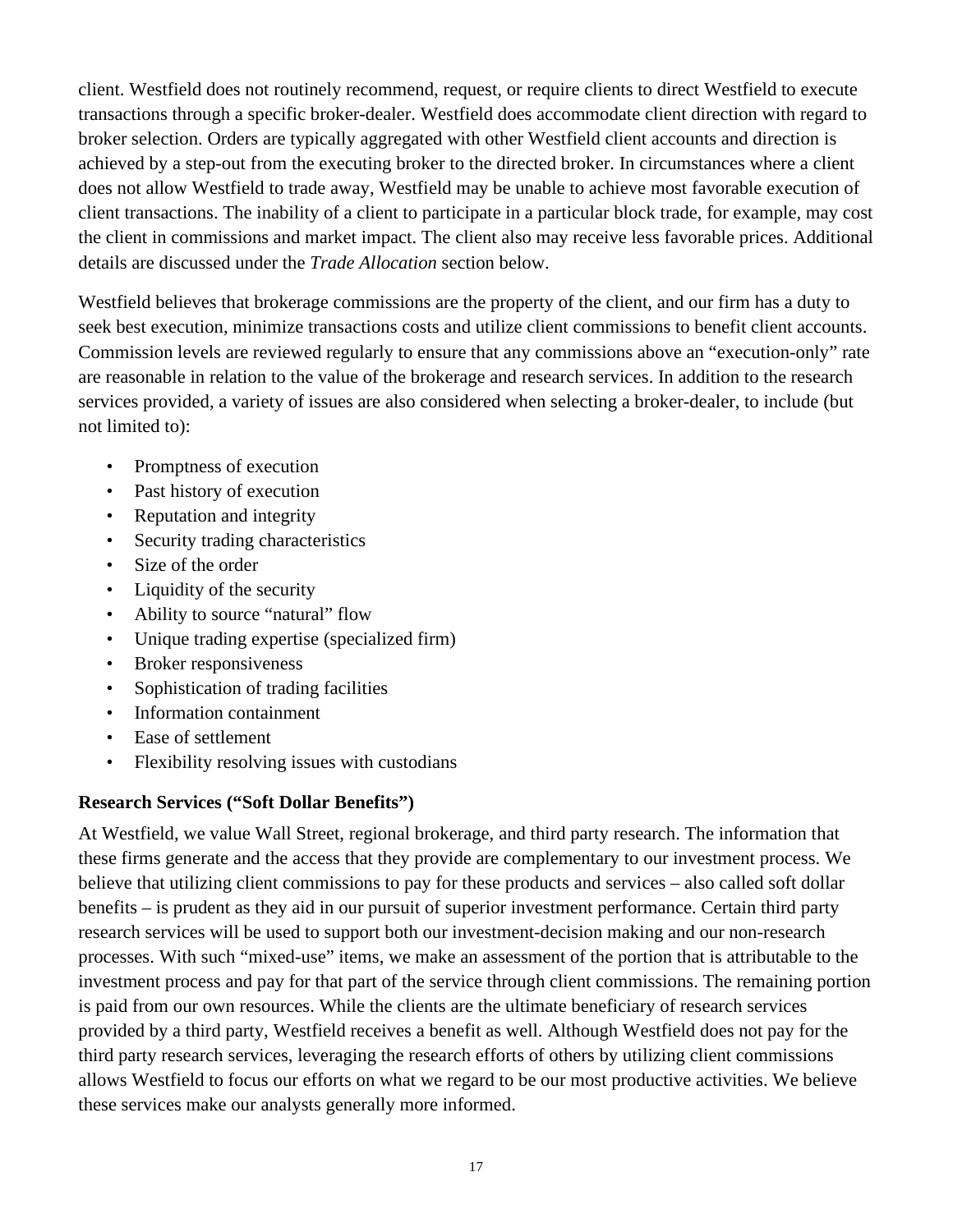Within our last fiscal year, some of the soft dollar benefits included fundamental stock research, equity market strategy, economic forecasting, risk analytics, forensic accounting, technical research, regulatory and policy-related research, and access to networks of industry experts. Their relevance to our investment process is the key evaluation criteria and serves to mitigate the risk of conflicts of interest.

Because of our interest in receiving third party research services, there may be an incentive for Westfield to select a broker or dealer based on such interest rather than the clients' interest in receiving most favorable execution. To mitigate the conflict that Westfield may have an incentive beyond best execution to utilize a particular broker, a research vote is conducted and reviewed on a quarterly basis. This vote provides the opportunity to recognize the unique research efforts of a wide variety of firms. The vote is compared to commission data to ensure that there is correlation between the vote and the aggregate commission levels with our service providers. Conducting this vote on a quarterly basis results in data that is fresh and reflective of our Committee's sense for which firms are providing valuable services. The aggregation of the results helps to highlight the breadth of research penetration of a particular research provider into our investment decision-making process.

The vote identifies those research providers that are positively impacting our overall research efforts. It is not possible for that benefit to be specifically tied to any one client. Even clients with directed brokerage arrangements receive soft dollar benefits. As such, the ultimate benefit is shared by all clients regardless of the magnitude of their commission spend. Soft dollar benefits are received by all clients, not just those "paying" for the benefit. Similarly, there is no attempt to allocate the benefit proportionately to those generating the majority of the commissions. In return for soft dollar benefits, clients may pay commissions higher than those charged by other brokers or dealers.

Westfield also uses commission dollars for research services not subject to the vote. These services typically provide more general benefits to the entire Committee. While these services are not subject to our quarterly vote, they are assessed annually (in part through third party sources) to confirm that their primary usage is for our investment decision-making.

#### **Trade Allocation**

Absent client restrictions and client designation for certain brokers, trades for client accounts in a particular strategy are aggregated whenever possible. This allows our trading professionals to pursue an optimal trading strategy to best source liquidity without the encumbrance of multiple, account-specific orders. Traders can therefore be more focused on trading strategy than account logistics. In certain cases, where the aggregate order may be executed in a series of transactions at various prices on a given day, the transactions are allocated as to amount and price in a manner considered equitable. Thus, each participating and eligible account receives, to the extent practicable, the weighted average share price for all such transactions in the series and each shares pro-rata in transaction costs based upon participation in the series. Although sharing in large transactions may sometimes affect price or volume of shares acquired or sold, overall it is believed that there may be advantages in execution.

Excluding wrap and model delivery programs, we endeavor to allocate in 10 share minimum lots for our client accounts. That is, the total number of shares of the same security from a particular broker allocated to an account on the same trading day should be at least 10 shares; provided, however, that our efforts to allocate pro-rata and in 10 share minimum lots for client accounts will be limited by the client account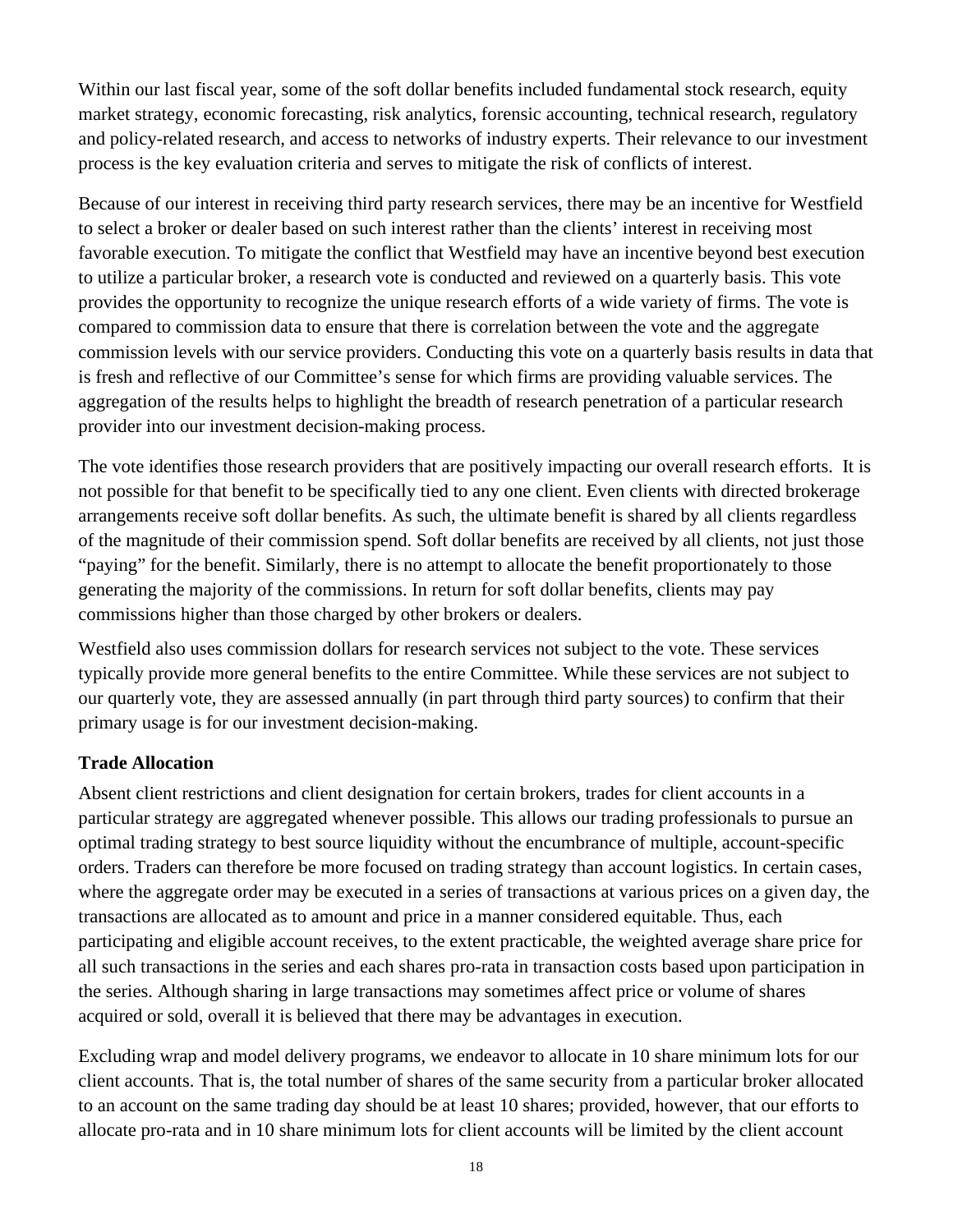size, client brokerage arrangements, client custodial arrangements, client investment restrictions, or other factors (or combination of factors) that may prevent us from allocating shares in such a manner. In these instances, a client account may receive less than the 10 share minimum. It also is possible that a client account is allocated zero shares on a particular day (and on subsequent days) in a trade order that is taking multiple days to complete. Additionally, with respect to partial fills of sales, allocations may first be made to accounts that requested such sale because the accounts may have been in an overdraft position and cash was needed, for example.

Westfield accounts with certain restrictions may not be included in the block trade if additional research is necessary to determine if the security meets the client's guidelines. Westfield also has certain clients that instruct us to direct the transactions for their accounts to a designated broker-dealer. These directed brokerage relationships as such may not be able to participate in the aggregated account orders. Therefore, the clients may not be able to obtain the most favorable execution with a large block trade and may pay a higher brokerage commission rate. Westfield will utilize "step-out" trades for directed brokerage accounts to achieve a more favorable execution price. In some cases, the client's directed broker may charge a fee to "step-out." Westfield will determine at the time if such additional cost is warranted to affect the trade. If not, the client trade will be executed with the directed broker. Directed brokerage trades will generally be traded after non-directed block trades. Westfield's Traders attempt to keep directed accounts trading alongside non-directed accounts throughout the day; however, due to liquidity constraints this is not always possible.

Westfield will effect trades for the wrap programs after a portion of the applicable product order begins to trade. Trading communication rotates among the wrap programs within a particular strategy, with consideration given to dispersion and liquidity conditions. For the model delivery programs, Westfield will deliver the applicable model portfolio to each model delivery sponsor daily. Since Westfield is not executing trades for these programs, the trades will not participate in the block orders.

On occasion, a trade error will occur in a client account. When an error has been identified, Westfield seeks to correct the error as soon as reasonably possible, with the goal of putting the client account into the same position that would have resulted if the error had not occurred. If the error was caused by Westfield, our policy is to ensure the client account is made whole on any losses caused by the error and that the client retains gains resulting from the error. In the event that a trade error has not impacted any client accounts, Westfield will move the trade to an error account where Westfield will bear any losses incurred from the error and retain any gains to offset future error amounts. If an account has a directed brokerage relationship, Westfield may be required to move the trade to the directed brokerage firm's error account. Westfield will follow the directed brokerage firm's error policies and procedures. Westfield will work with each sponsor for the wrap programs and the model delivery programs to correct errors based on their policies and procedures.

#### **Allocation of Initial Public and Other Limited Offerings**

When Westfield participates in transactions such as initial public offerings ("IPOs"), where the number of shares available for purchase is insufficient to meet all desired orders, Westfield strives to allocate such investments across client accounts in a manner that is consistent with our basic investment philosophy and process.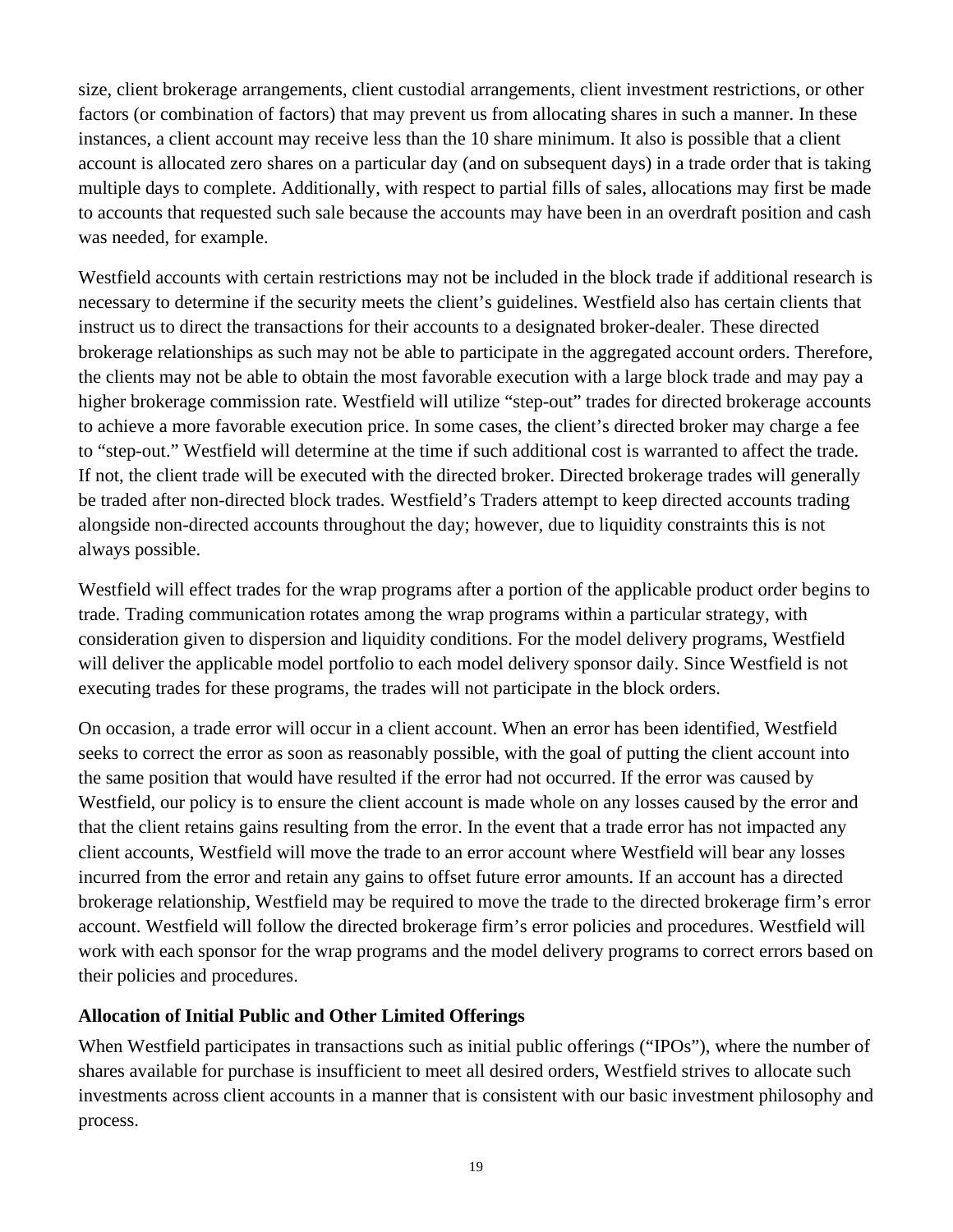The allocation of IPOs is a function of the market capitalization of the issuer and the market capitalization range of the product (described under *Methods of Analysis, Investment Strategies and Risk of Loss*). Each product also has the flexibility to participate in an offering if the market capitalization of the security falls within the range of the product's relevant benchmark at the time of initial purchase. For client accounts that are not managed by the Committee, the portfolio manager provides an initial indication order before the allocation is distributed to other client accounts. Westfield allocates the shares to each eligible and participating client account on a pro-rata basis (irrespective of whether an offering is allocated only to accounts assigned to a single product or allocated across accounts from multiple products), based on the total market value of the participating account. Our efforts will be limited by similar restrictions and limitations described in the *Trade Allocation* section directly above.

Some limited offerings such as private placements may be purchased in the Absolute Return Strategy or through another LP. The portfolio manager has sole discretion on target weights for those strategies. Shares are allocated pro-rata to each eligible and participating investor's account.

Notwithstanding the foregoing, a client account may be deemed ineligible for participation in an offering for one or more of the following reasons:

- an investment strategy that is inconsistent with the account's participation;
- an account investment, brokerage restriction or contractual agreement prohibiting participation;
- an inability to margin the account; or
- insufficient cash in the account.

Wrap and model delivery programs, will never participate in IPO allocations. The wrap programs have client mandated restrictions on IPOs and the model delivery programs only receive Westfield's holdings daily, after the end of a trading day.

Westfield can deviate from the allocation methods described in this section. In such instances, the reasons are documented and communicated, usually via email, to the Committee and Compliance.

## **REVIEW OF ACCOUNTS**

Every client account is assigned to a product. Products are categorized by the Westfield investment strategies described in *Methods of Analysis, Investment Strategies, and Risk of Loss*. Consolidated holdings in our Small Cap Growth, Small/Mid Cap Growth, Mid Cap Growth, All Cap Growth and Large Cap Growth Equity Strategies are reviewed at least weekly by the Committee. To manage dispersion, our Operations team reviews client accounts against their product's model portfolio monthly. Client accounts and product strategies that are managed by an individual portfolio manager are reviewed on an ongoing basis by the assigned managers and Operations. These include All Cap Select, Dividend Growth Equity, Select Growth Equity, Sustainable Growth Equity, Disruptive Innovation and Health Care .

Excluding all but one wrap program and the model delivery programs, client investment guidelines are monitored, via an automated portfolio compliance system, by Westfield's Compliance team. Client guidelines are monitored on a pre- and post-trade basis. Westfield utilizes third party data, which feeds directly into the portfolio compliance system, to help monitor certain investment guidelines. When an exception is generated by the system, Compliance will review and validate the event. Client guideline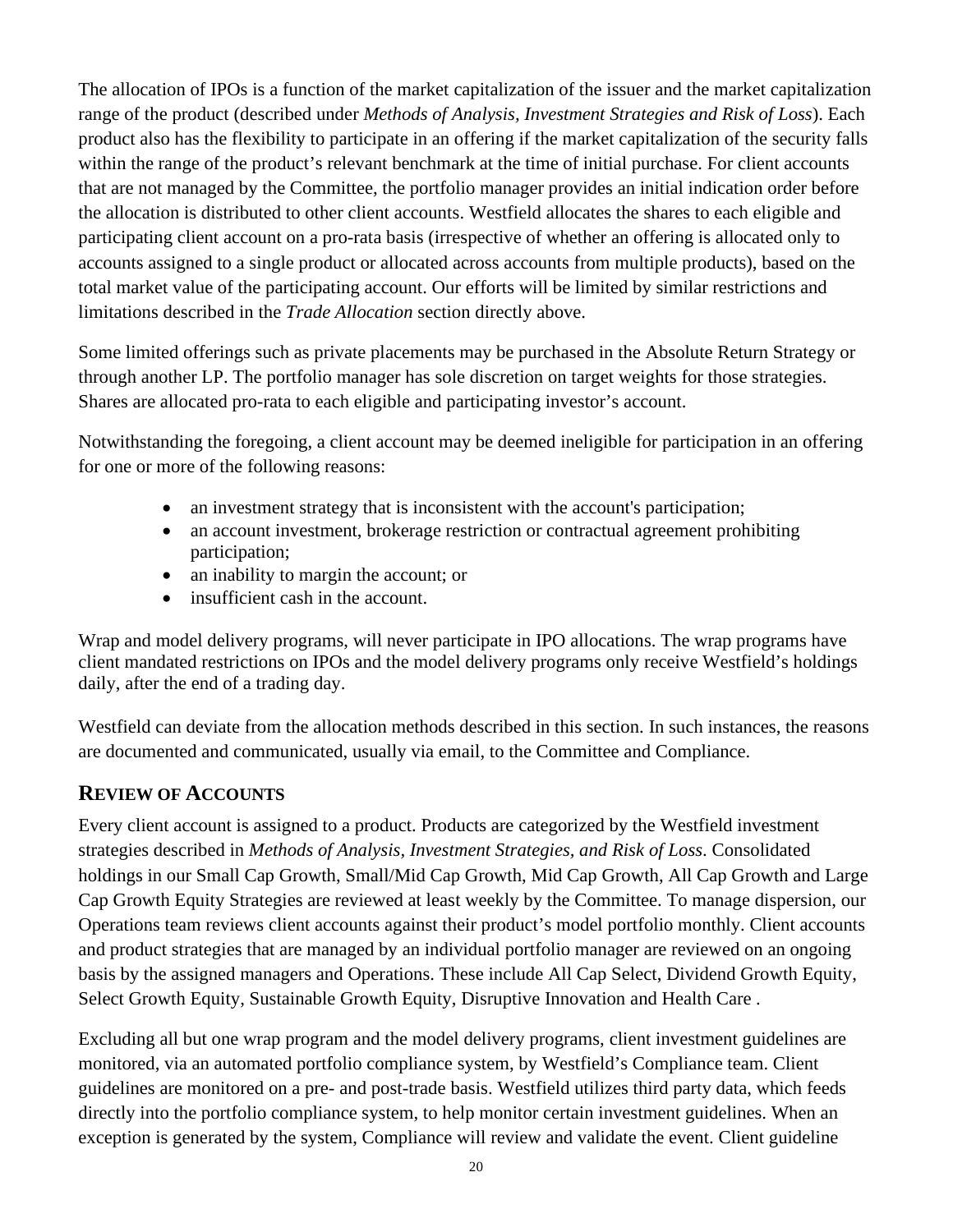breaches are resolved and reported per internal policies and procedures. Account cash levels are monitored daily by Operations.

On at least a monthly basis, Westfield's reconciliation team reconciles portfolio accounting records for each client account, excluding some of the wrap programs and excluding the model delivery programs, against the custodian bank's or prime broker's statements.

#### **Separately Managed Accounts**

Unless other reporting terms are agreed upon, clients receive quarterly reports prepared by Westfield. The reports will typically include holdings at the end of the reportable period, transactions, market values, account performance versus benchmark performance, performance attribution, cost information, realized gains and income/expense transactions. On a quarterly basis, written Westfield product and market commentaries are included with the reporting package.

## **Affiliated Westfield Limited Partnerships**

Clients receive annual K-1s, quarterly account statements, and audited financial statements within 120 days after the partnership's fiscal year ends. Investors in the Absolute Return Fund, L.P. also receive a quarterly investment commentary.

## **CLIENT REFERRALS AND OTHER COMPENSATION**

From time to time, we will suggest to existing and prospective clients who do not meet our investment minimum criteria to consider a mutual fund that we sub-advise or advise. Westfield is not the distributor of such funds, but we will provide either the advisor's website or phone number so these clients may obtain the appropriate documents prior to making any investment with such funds. Westfield does not receive any compensation, outside of the agreed upon investment advisory fee, for these types of recommendations.

Westfield employees who are members of the Marketing and Client Service Department are compensated on client service efforts and new business generation. The compensation structure consists of a base salary, performance-based bonus award, eligibility for profit sharing interests, and commissions based on a percentage of annual revenue generated by new separate accounts and/or significant contributions to existing client accounts but excludes any sub-advised or advised mutual funds. This incentive poses a conflict in that members of the team could encourage investment in a product(s) that may not be suitable. To mitigate such risk, team members are not incentivized to sell one product versus another. Nor do they have specific sales targets. Further, Westfield's new account process includes a review of client contracts and investment policy statements to ensure the recommended product is suitable prior to funding. Lastly, all incentive compensation is reviewed and approved by the COO and CFO.

# **CUSTODY**

Since all client funds and securities are maintained at qualified custodians, Westfield does not take physical possession of any client assets. Under the SEC's Custody Rule however, Westfield is presumed to have custody because of our affiliation with the General Partner listed in *Other Financial Industry Activities and Affiliations*. Our affiliation with the General Partner gives us legal access to the funds of the private limited partnerships, even though we do not take physical custody of any such assets. The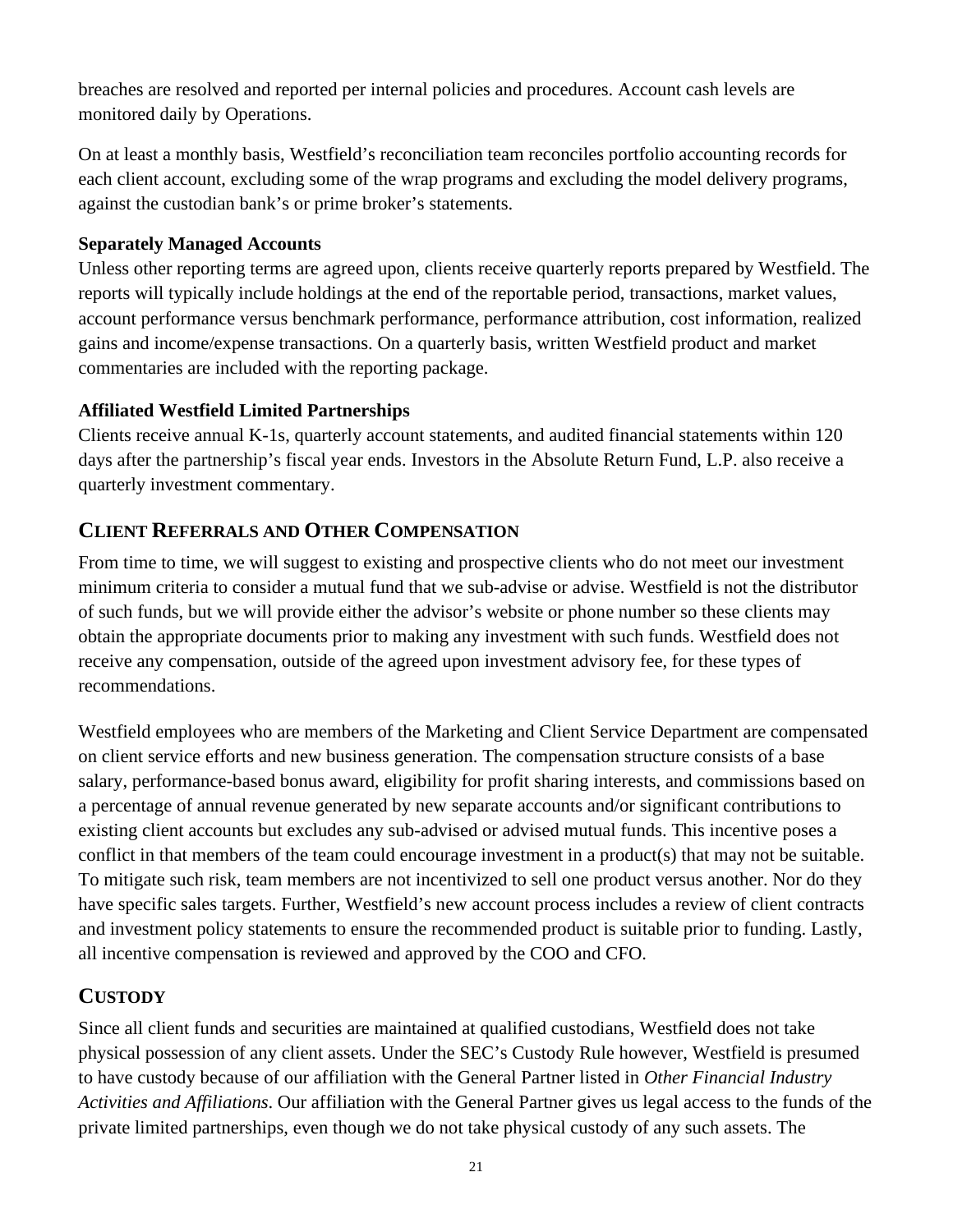partnerships undergo an annual financial statement audit by an independent public accountant registered with, and subject to regular inspection by, the PCAOB. Investors in the limited partnerships receive copies of these audited financial statements. In addition, Westfield is deemed to have custody over any separately managed accounts owned by Westfield. These accounts are maintained at a qualified custodian, but Westfield will have legal access to the funds.

With the exception of the investors in the limited partnerships, clients should receive at least quarterly statements from their broker dealer, bank or other qualified custodian that holds and maintains the client's investment assets. Westfield urges each client to carefully review such statements and compare such official custodial records to the account statements that we provide to clients. Our statements may vary from custodial statements based on accounting procedures, reporting dates, or valuation methodologies of certain securities.

## **INVESTMENT DISCRETION**

Westfield usually receives discretionary authority from the client at the outset of an advisory relationship to select the identity and amount of securities to be bought or sold. In all cases, however, such discretion is to be exercised in a manner consistent with the stated investment strategy for the particular client account. Prior to assuming discretionary authority, Westfield must receive, in writing, an executed investment management agreement or similar document stating such authority from the client; provided, however, that a written agreement or document will not be necessary for Westfield's proprietary accounts.

When selecting securities and determining amounts, Westfield observes applicable investment policies, limitations and restrictions of the clients for which it advises. Many of our clients will place limits on position sizes and sector weights, as well as brokerage direction. For registered investment companies, Westfield's authority to trade securities may also be limited by certain federal securities and tax laws that require diversification of investments and favor the holding of investments once made.

Client investment guidelines and restrictions must be reviewed and approved by Westfield. They also must be provided in writing. See the section entitled *Advisory Business* for additional information on client restrictions and guidelines.

## **VOTING CLIENT SECURITIES**

Westfield offers to vote proxies for all client accounts and many of Westfield's clients have delegated this authority to Westfield. Clients also may elect to vote their own proxy ballots. Westfield believes that the voting of proxies can be an important tool for investors to promote best practices in corporate governance and Westfield will vote all proxies in the best interests of its clients which includes ERISA plan participants and beneficiaries, as applicable. Based on this, Westfield votes all ballots received for client accounts and covers all costs associated with voting proxy ballots.

Westfield utilizes the proxy voting guidelines set forth by our third-party service provider, Institutional Shareholder Services, Inc. ("ISS"). Clients have an option of selecting one of four sets of written voting guidelines: Standard, Taft-Hartley, Sustainability or Socially Responsible Investing ("SRI"). Westfield does not select a client's voting policy. Clients must choose the policy that best fits their requirements. Once a client has chosen their voting policy, their account will be automatically set to vote in accordance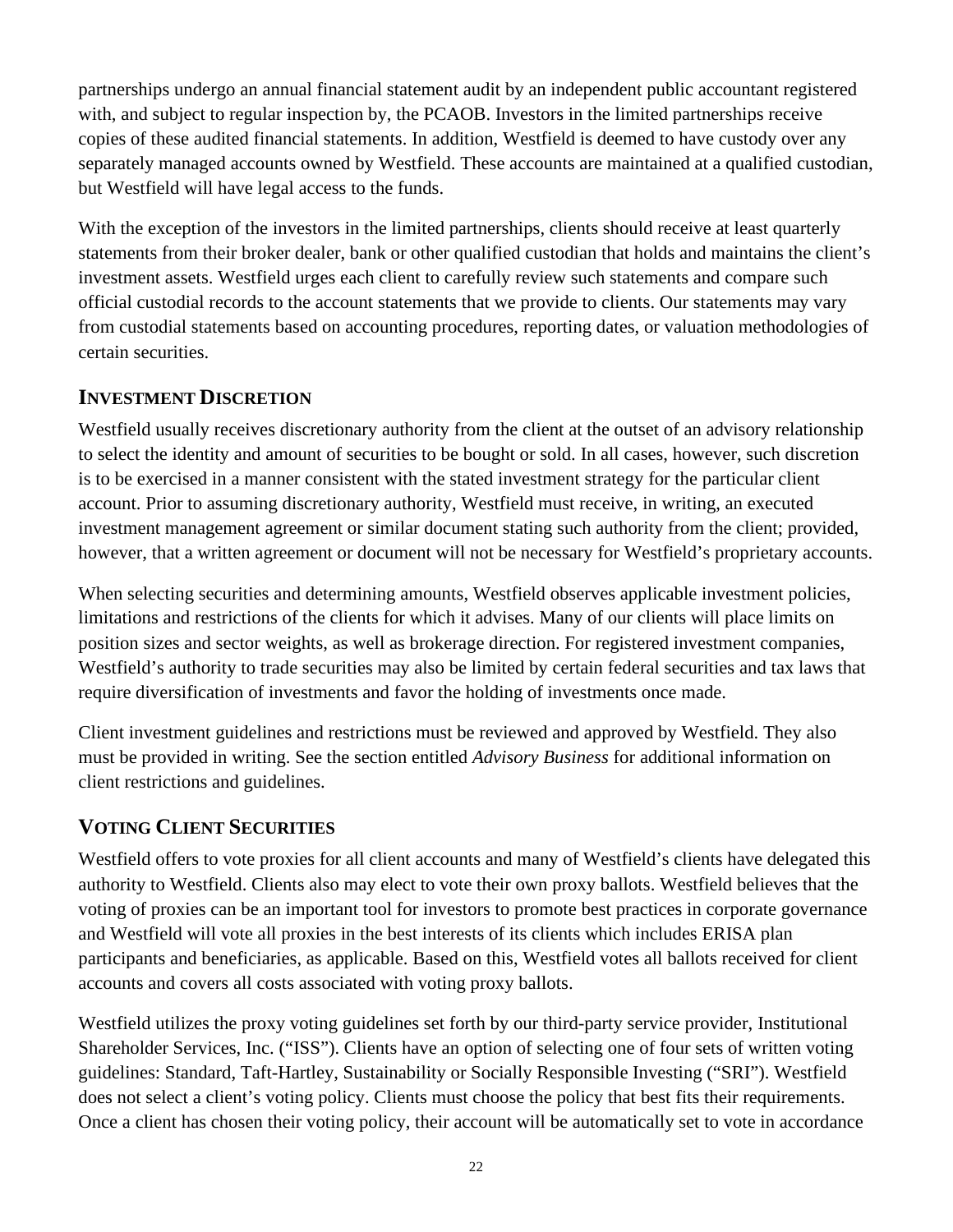with the written guidelines. With some exceptions, votes against the Standard and the Sustainability guidelines are generally permitted upon request by the security analyst or portfolio manager. Overrides are not allowed in the Taft-Hartley and SRI policies. Clients may change their voting policy selection at any time by sending a written request to Westfield's Operations team. Clients may also contact Westfield to inquire how a particular proposal will be voted for their account(s).

ISS votes the proxies and maintains voting records on behalf of Westfield. Westfield's Operations Proxy team ("Proxy Team") monitors the vendor's activities by conducting periodic audits of proxy ballot votes. Westfield will vote only proxy ballots received, and ISS will utilize its best efforts in obtaining missing ballots on behalf of Westfield. Since there can be many factors affecting proxy ballot retrieval, it is possible that Westfield will not receive a ballot in time to place a vote. Clients who participate in securities lending programs should be aware that Westfield will not call back any shares on loan for proxy voting purposes. However, we could request a client call back shares if we determine there is the potential for a material benefit in doing so.

Our Compliance and Proxy teams are responsible for identifying actual or potential conflicts of interest that may arise when voting proxy ballots on behalf of our clients. Westfield has put in place certain reviews that will help ensure proxy ballots are voted solely on the investment merits of the proposal. In identifying potential conflicts, Compliance will review many factors, including existing relationships with Westfield or an employee. If an actual conflict of interest is identified, it is reviewed by the Compliance team and/or the Proxy team. If it has been determined that the conflict is material in nature, the analyst or portfolio manager may not override the vendor's recommendation. Westfield's material conflicts are coded within the vendor's system. These meetings are flagged within the system to ensure we do not override the vendor's recommendations.

Annually Westfield will review ISS' policies regarding their disclosure of their significant relationships to determine if there are conflicts that would impact Westfield. We will also review their Code of Ethics which specifically identifies their actual or potential conflicts. During our annual due diligence visit we ensure that ISS still has firewalls in place to separate the staff that performs proxy analyses and research from the members of ISS Corporate Solutions, Inc.

Westfield's proxy voting policy and procedures are available on its website (www.westfieldcapital.com). Clients may obtain a copy of the proxy voting policy and procedures by contacting Westfield's Proxy team either by email (wcmproxy@wcmgmt.com) or by phone (617-428-7100). Clients may also obtain information from Westfield about how we voted any proxies on behalf of their account(s) by contacting us at the phone number or email provided directly above.

## **Class Action Claims and Other Legal Proceedings on Behalf of Clients**

While Westfield may be authorized to vote proxy ballots on behalf of clients, Westfield will neither advise nor take any action on behalf of clients, or former clients, in any class action claims or other legal proceedings involving securities held in or formerly held in client's account(s) or involving the issuers of those securities.